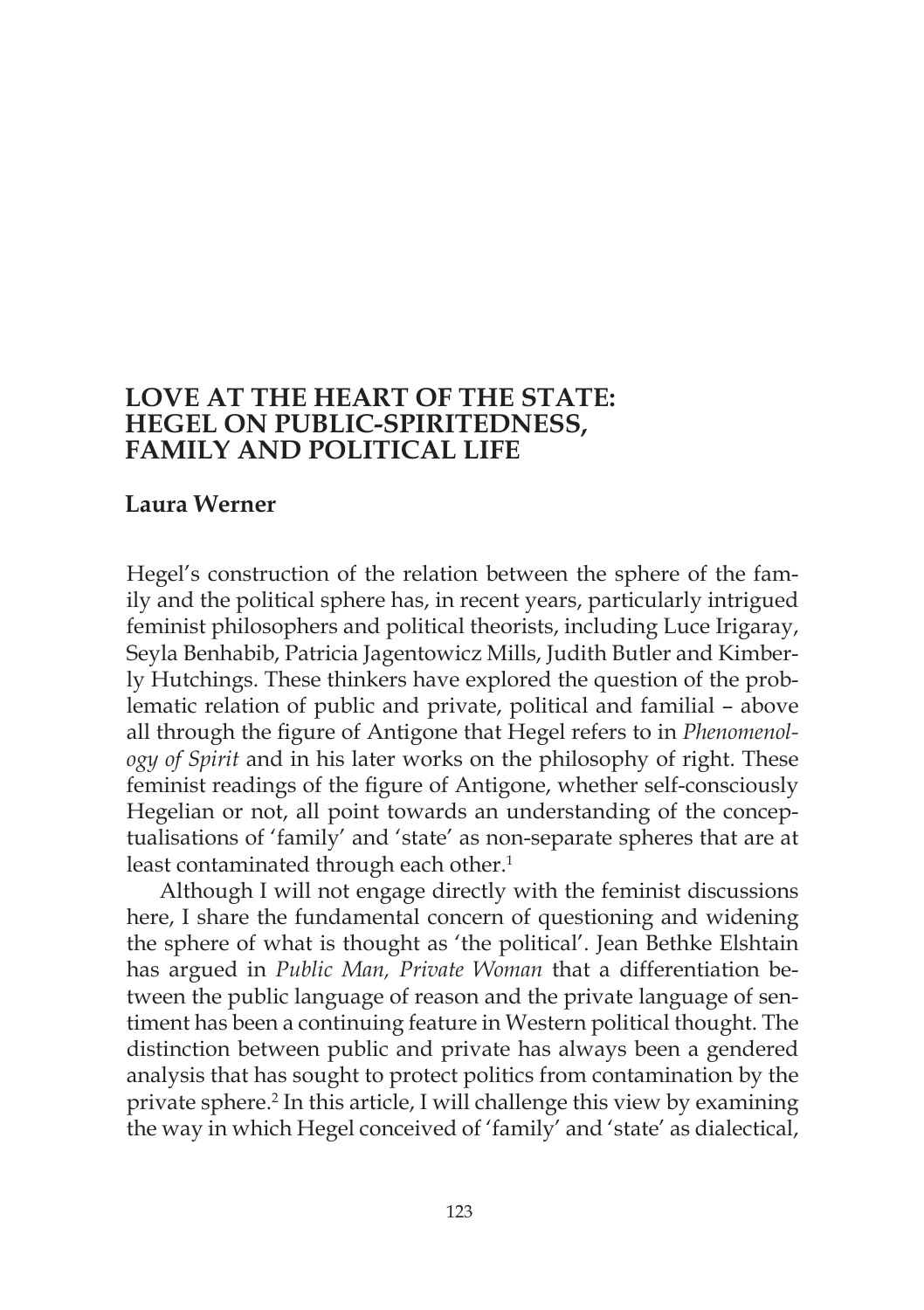non-separate categories in his works outside *Phenomenology of Spirit*. My particular interest is in what part the concepts 'love' and 'political sentiment' [*politische Gesinnung*] play within this relation. I will argue that if we look closely, we will find love at the very heart of the state in Hegel's system. Family love already expresses for him the structure of *Geist*– that of only first finding oneself in the other – and the state is simply a more universal expression of this relation. Patriotism, or political sentiment, performs the same function in the state as love does in marriage, although Hegel does not simply equate patriotism and love. Jean-Luc Nancy's work on Hegel's political thought provides a suitable framework in this context in that he indicates how 'love' functions as the 'truth of the struggle' in Hegel's mature work. In this way, Nancy presents views of the same kind as Merold Westphal and Tuija Pulkkinen in considering the state and the family as parallel categories.<sup>3</sup> Their work, however, is not generally referred to by the feminist scholars challenging the separateness of the spheres of family and state.

It would seem logical to link the substantial principle underlying the state to the concept of patriotism that already had a long history before Hegel's time as 'love of one's country' or love of political institutions. Indeed, Hegel does give his own definition and treatment of patriotism in §§ 268–9 of *Philosophy of Right*. Several scholars of political philosophy commenting on his notion of patriotism have, nevertheless, emphasised that he did not consider 'patriotism' to be a feeling, and it thus could not be conceived of through the model of love as feeling.4 In the latter part of this article, I will show how the question of citizens' relations to the state and to each other is resolved through the inclusion and exclusion of 'love' in Hegel's conceptual scheme of social and political life.

### **The State And The Family As Ethical Communities**

In an essay originally published in the 1980s, Merold Westphal points out that the way in which Hegel conceived of the state was in clear contrast to the tendency to view civil society [*bürgerliche Gesellschaft*] as its model. Rather than adopting a contractual model in which everyone makes a contract with everyone or with the sovereign, Westphal claims Hegel made the family the model of the state. Thus determin-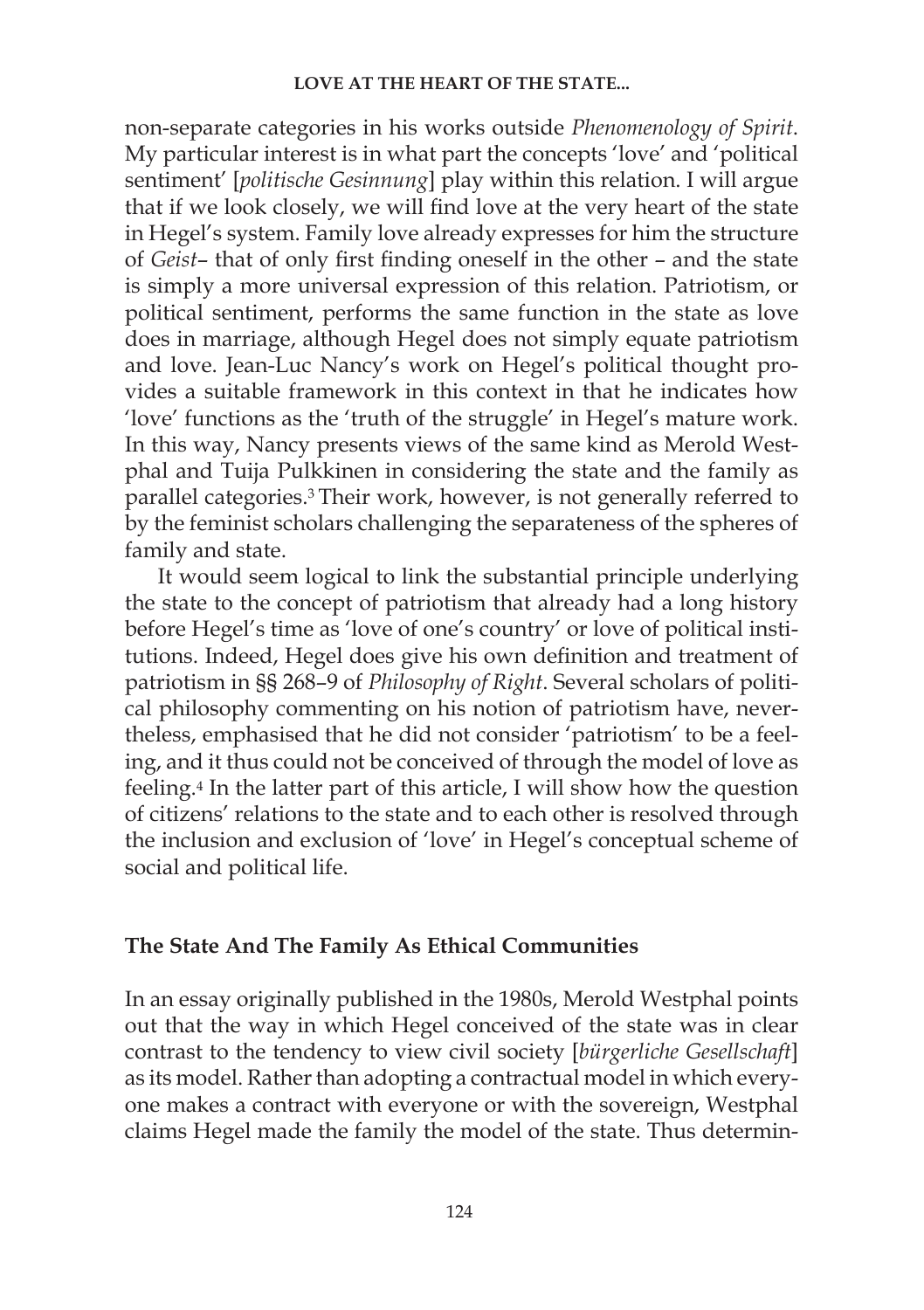ing what 'family' meant to him would be the key to understanding the kind of community he understood the state to be. One defining feature of Hegel's notions of both 'family' and 'state' that Westphal emphasises is that, unlike civil society, neither could be grounded on contractual relationships.5

Hegel disagreed explicitly with Kant's theory of marriage as a civil contract for the reciprocal use of one another's sexual attributes. In *Philosophy of Right*'s §§ 75 and 161 he describes Kant's theory as a 'crude' and 'disgraceful' notion, linking marriage and the state as institutions that could not be "subsumed under the concept of contract" (§ 75). There are three reasons for this: contractual relationships are first, abstract; second, contingent; and third, self-centred.

Firstly, Hegel maintains that contractual relations in civil society only concern 'the abstract personality as such' and not the substantial ties that link people together in families and political life. Substantial ties treat people in their whole, concrete human existence, whereas in the case of commerce, for example, the participants exist for each other only as the owners of property they are exchanging for the other's property, as a thin abstraction of their whole existence.<sup>6</sup>

Secondly, contractual relations are contingent in that they are based on the *Willkür* (arbitrariness or caprice) of the parties. In contrast, Hegel maintains that neither state nor marriage are arbitrary relations. There is something essential and absolutely necessary for him in being part of a family and a state that affects the whole being of the self-consciousness. Being a family member or a citizen is an 'internal relation' in contrast to 'external relations' such as contracts.7 It is "absolutely necessary for" and "the rational destiny [*Bestimmung*] of" human beings to live within a state, as he claims in the addition to § 75 of *Philosophy of Right*. Similarly, in § 162 he defines entering the state of marriage an "objective determination" [*Bestimmung*], and thus an "ethical duty". The objective determination or duty is based on people becoming fully themselves or being formed only through becoming part of a relation. As members of a family, individuals find something outside themselves as their essence [*Wesen*]. In the same way, citizens are members of the state rather than independent, abstract persons and it is only through being a member that an individual has objectivity, truth and ethicality. Referring to the state in § 258, Hegel defines 'union' or 'unification' [*Vereinigung*] as "the true content and end", and the destiny or determination [*Bestimmung*] of humans to live a universal life in these unifications.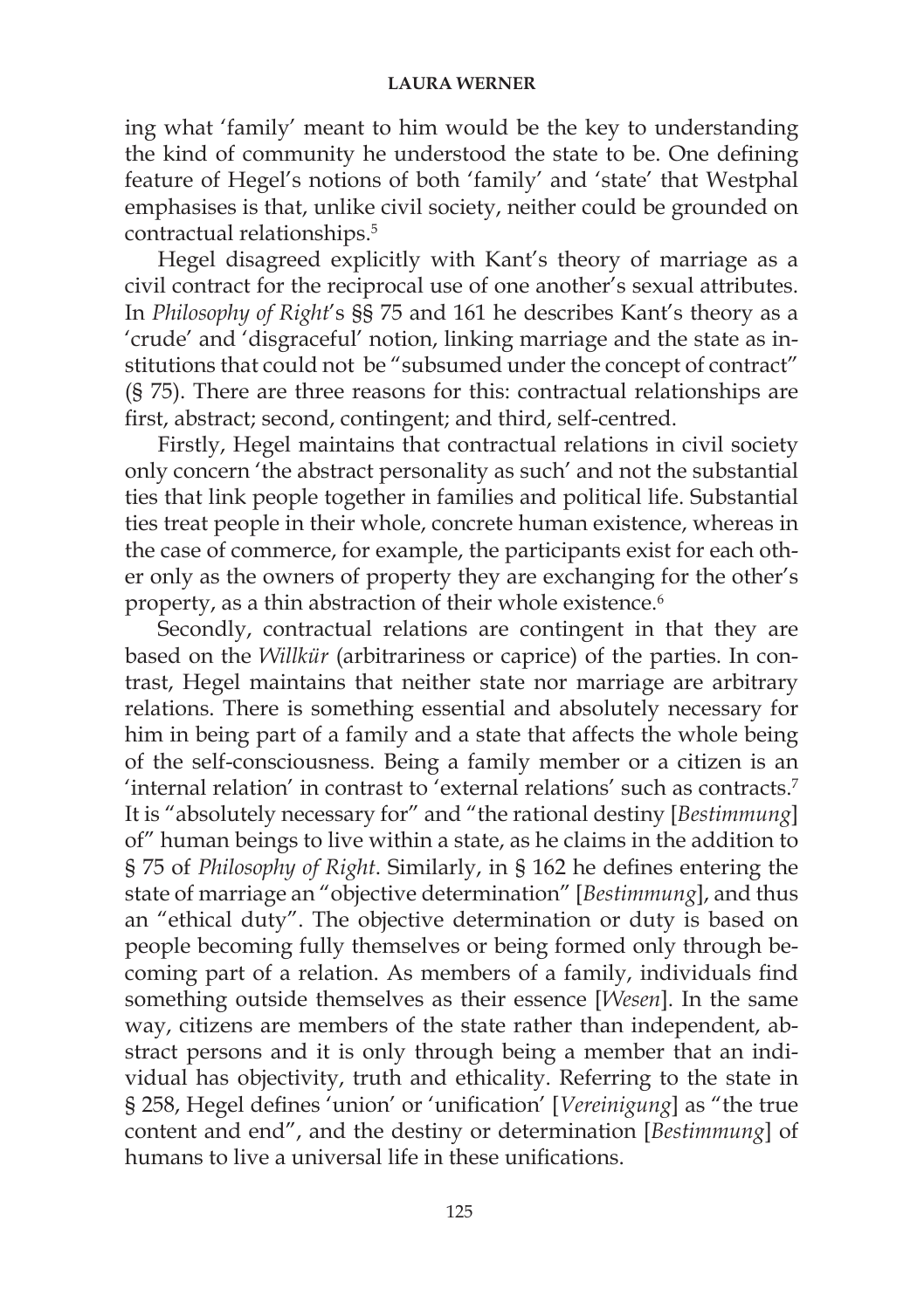Thirdly, contractual relations are self-centred, motivated only by a wish for personal gain. People enter into them only for the sake of personal advantage, not to share and find themselves with someone else nor to create a new reality larger than themselves.<sup>8</sup> In contrast, for Hegel, neither family relations nor relations within the state are instrumental nor intended to serve the private ends of an individual. Although acknowledging that marriage begins with a point of view of a contract – that is, from the standpoint that the partners are individual, self-sufficient personalities – Hegel claims that marriage does so in order to supersede the contractual view.9 So too the notion of the state, as an organisation ultimately entered into in the interest of individuals (security and the protection of property and personal freedom), confuses it with civil society. On the contrary, the spiritual substantial unity of the state has to be seen as an absolute end in itself.<sup>10</sup>

Hegel's description of the state and the family as manifestations of ethical spirit highlights the way he contrasts the viewpoint of the spirit to that of civil society in *Philosophy of Right*. All three aspects of contractual relations – abstractness, contingency and self-centredness – describe civil society and thus make it into an abstract, selfish and external organisation of individuals:'the external state'.11 Civil society is divided into structures for the administration of justice, policing, regulating prices, education, administrating anti-poverty programmes, and promoting the livelihood of members of voluntary organisations. In contemporary Western societies, of course, the state takes care of all these functions except the last, and only that one would be considered a concern of 'the private sphere' proper. It is important to note that Hegel's conceptual division between civil society and state is based on the differentiation of viewpoints – private, egoistic and individual contra ethico-spiritual and communal – and not on an *a priori* differentiation of functions.

'Corporation' is Hegel's term for the voluntary structures responsible for the last function of civil society, the promotion of the welfare of members of a chosen group. The corporation could be described as a "cross between a medieval guild and a modern labor union, assuring the livelihood of its members but also providing the recognition and respect that go with belonging."12 Hegel's primary model for corporations is economically oriented, as befits the structure of civil society, yet the corporation forms a dialectical link between family and state: as its members join together in pursuit of their selfish particular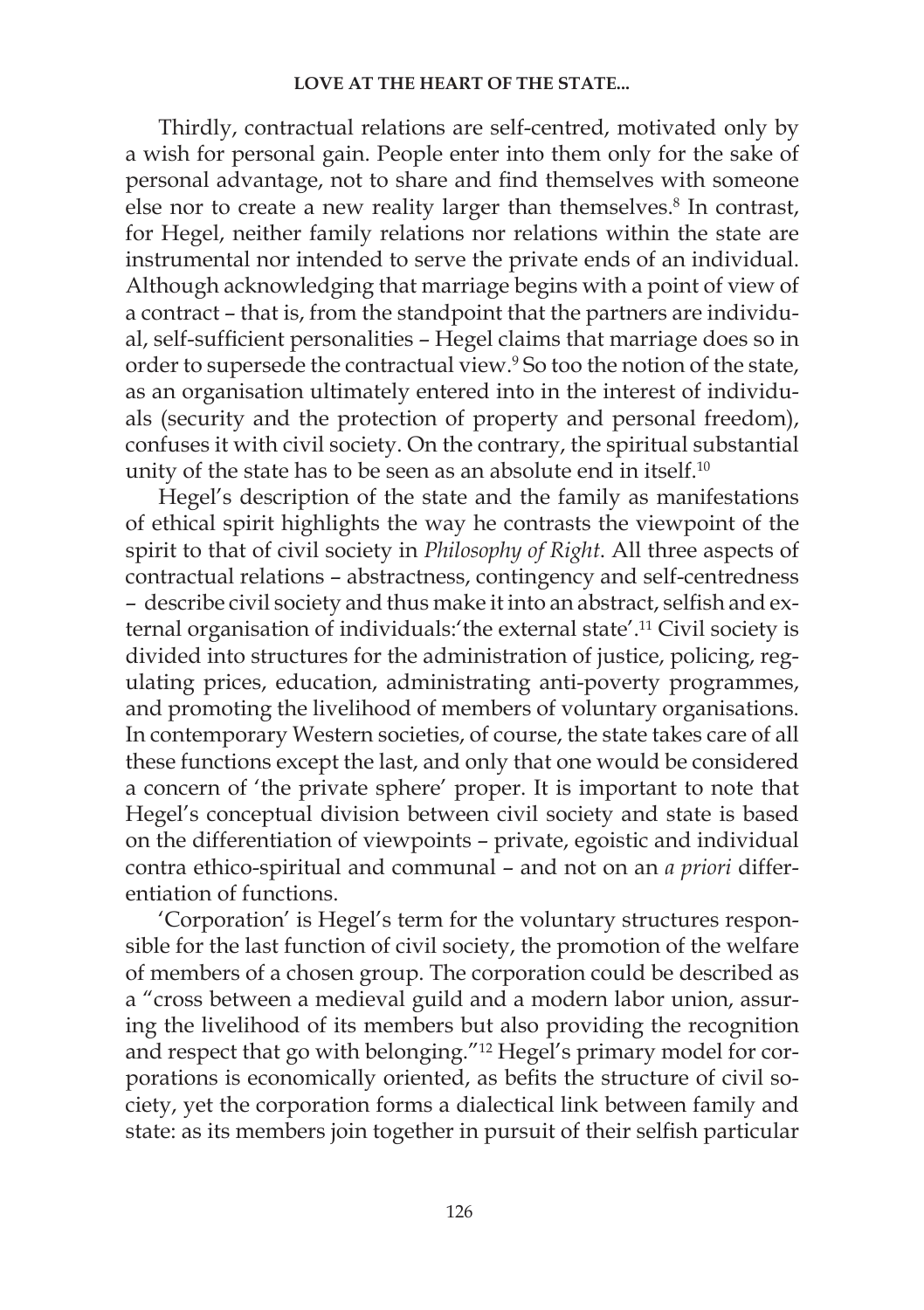ends, these ends are at the same time expressed as a universal end of the corporation.13 The tradesman who wants to become a master in his trade is not a member of the association just for occasional, contingent gain, but "for the *whole* range and universality of his particular livelihood."14 Thus, membership of a corporation becomes more than abstract and contingent, although it is still based on self-interest. Indeed, Hegel claims that the corporation assumes the role of 'a *second* family' for its members.15

He asserts in § 255 that the state has two 'ethical roots': the first one is the family, and the second one is the 'root' based on civil society, the corporation. What is crucial here is that he considered both family and the 'second family' of a corporation to be spiritual structures in which the individual finds his truth and being in a larger connection. Furthermore, both structures unite the moments of particularity and objective universality within themselves. In the family these moments are contained in "substantial unity", but in civil society they are, at first, split between the particular needs and satisfactions of people and the universality of abstract legality, and then unified in the corporation so that "particular welfare is present as a right and is actualized within this union."16

The idea of the family or marriage as a 'root' of the state is presented even more clearly earlier on in *Philosophy of Right,* where Hegel maintains that the "proper beginning and original foundation of states has rightly been equated with the introduction of *agriculture* and of *marriage*."17 As he had argued twenty years previously in *The Spirit of Christianity*, 18 he claims that agriculture changed the restless nomadic lifestyle – which he regarded as an indication of the inability to love land and nature – into one in which a lasting relation with the soil and the secure satisfaction of needs was created. Analogously, he also claims that the creation of the marriage bond and the restriction of sexual love to marriage transformed the sexual relation into a lasting and inherently [*in sich*] universal union. The institution of marriage also changed the private property acquired through agriculture into family property. In this way, the birth of the state is intimately linked to sexual politics and economy: a choice to settle down, the giving up of polygamous desire and a nomadic lifestyle, is needed to bring about patriotic attachment to a fatherland, private property and monogamous love.19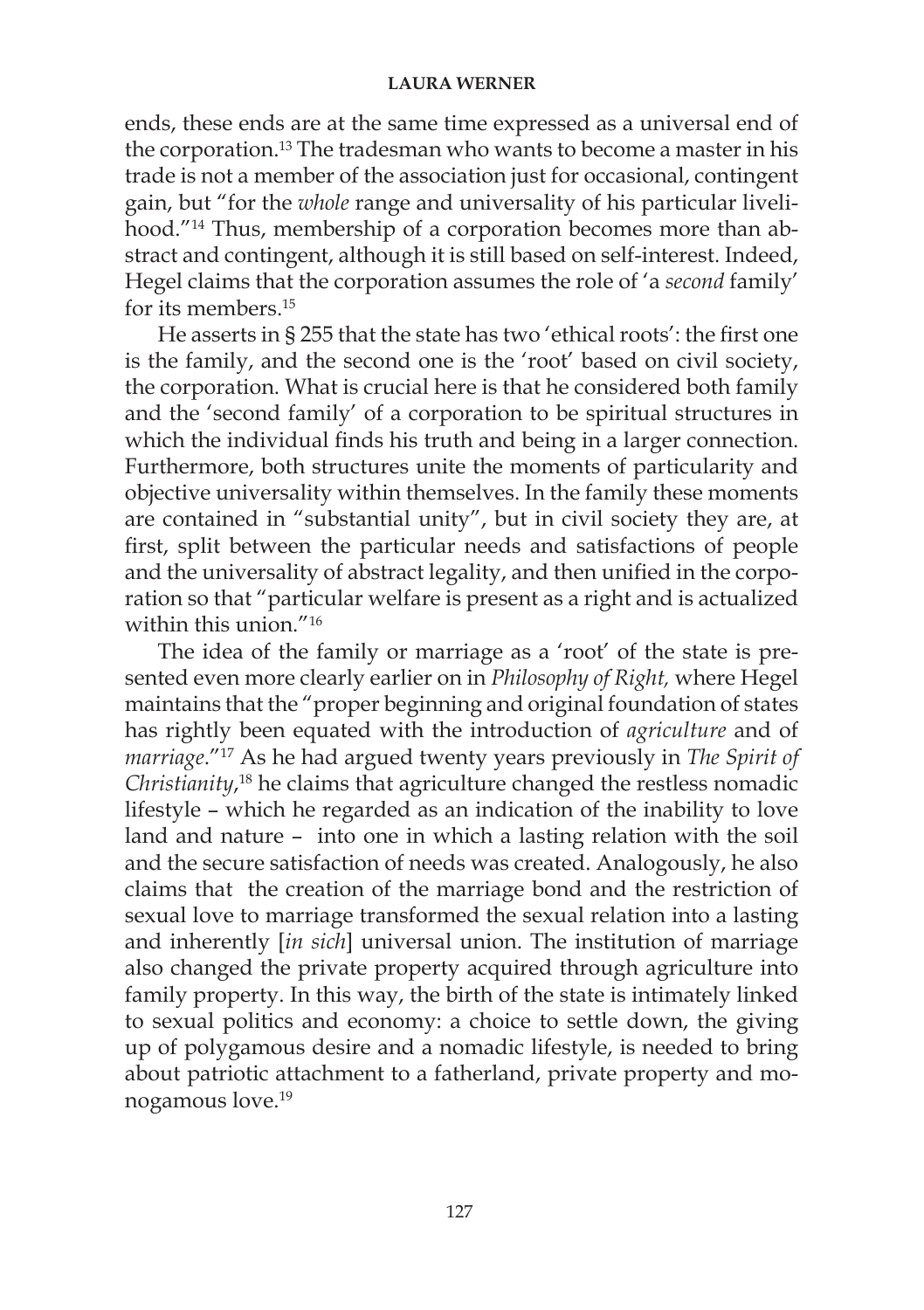Hegel's reason for affirming in *Philosophy of Right* that agriculture and marriage were "the proper beginning and original foundation of states" was that the qualities defining these institutions, "security, consolidation, lasting satisfaction of needs, etc. – – are nothing but forms of universality and shapes assumed by rationality, the absolute and ultimate end, as it asserts itself in these objects [*Gegenständen*]."20 Thus, the reason he theorises marriage as the beginning and ethical root of the state is that the marriage relation and the family already realise the unification of universality and particularity that characterises the concept of the state. This unity is still immediate in the family, but in the state it realises itself in a reflected way. Civil society, which he situated between the family and the state in *Philosophy of Right*, is the moment of differentiation and loss of ethical life; it forms the level of appearance and semblance [*Stufe des Scheins*] at which the particular considers himself a self-sufficient and independent person.<sup>21</sup> The dialectical logic of movement in society is then from ethical unity in the family to differentiation as independent persons and the loss of ethical life in civil society, and then back to a now reflective union of particularity and universality in the state, the *Aufhebung* of both family and civil society.

Within Hegel's dialectical framework, we can see that the state expresses union in two different ways. Firstly, the state is spirit – that is, it actualizes the self-conscious, living and dialectical movement of thinking and being. As dialectical spirit, state first divides itself into family and civil society, two institutions functioning under opposing principles, and then unifies them under its concept.22 In an interesting metaphor, Hegel compares the organisation of the state with the animal nervous system, which he describes as the "system of sensation", the "abstract moment of being with oneself [*bei sich*] and of thereby having one's own identity."23 However, Hegel claims that an analysis of sensation reveals two aspects within it, both of which appear as complete systems. The first of these is *sensibility*, the "abstract feeling or self-containment, dull internal movement, reproduction, inner self-nutrition, growth [*Produzieren*], and digestion", and the second is *irritability*, where "this being-with-oneself stands in opposition to the moment of difference or outward movement."<sup>24</sup> He continues:

If we compare these natural relations with those of spirit, we must liken the family to sensibility and civil society to irritability. Then the third fac-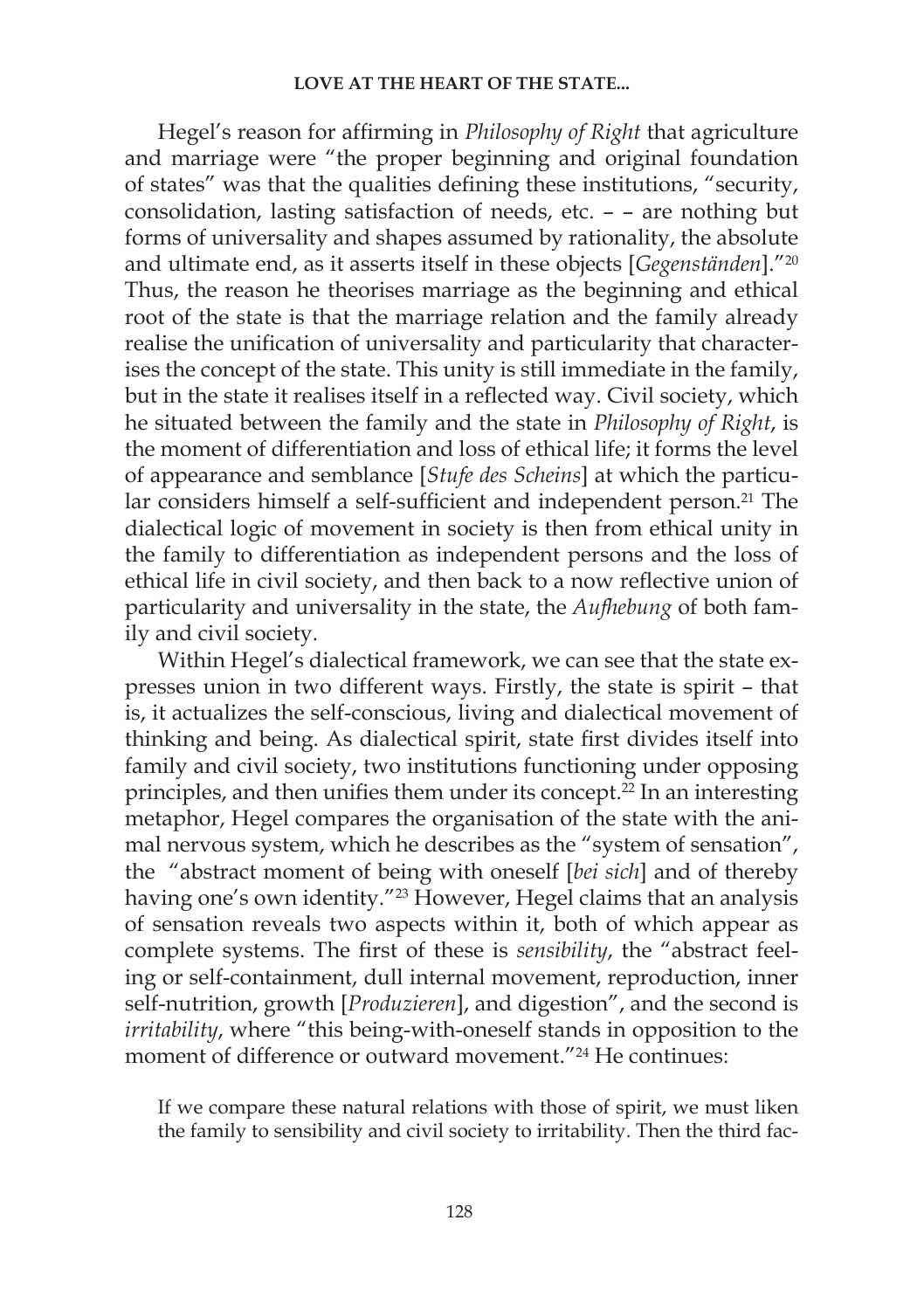tor is the state, the nervous system itself [*für sich*], with its internal organization; but it is alive only in so far as both moments – in this case, the family and civil society – are developed within it.25

Secondly, the state is a living principle of unification not only because it represents the unification of the family and civil society, but also because it is self-consciously ethical and spiritual. The principle of the state is a relation that is not abstract, contingent or self-centred: it is rather the opposite – one in which the self-consciousness finds itself in a 'concrete universal' and a relation of recognition with others. The structure of this relation is identical to the notion of ethical love as defined in the Addition to § 158 of *Philosophy of Right*:

Love means in general the consciousness of my unity with another, so that I am not isolated on my own [*für mich*], but gain my self-consciousness only through the renunciation of my independent existence [*meines Fürsichseins*] and through knowing myself as the unity of myself with another and of the other with me.26

The Encyclopaedia philosophy of spirit makes explicit the structure that operates behind Hegel's account of both family and state:

The State is the *self-conscious* ethical substance, the unification of the family principle with that of civil society. The same unity, which is in the family as a feeling of love, is its essence, receiving, however, at the same time through the second principle of conscious and spontaneously active volition the *form* of conscious universality.27

In other words, Hegel clearly states that family and state both have as their essence the same relationship of unity or unification, although in a different form: in the family it is that of the feeling of love, and in the state one of conscious universality.

This homology of Hegel's concepts of family and state is evident in many sections of *Philosophy of Right* as well. One example I think earlier scholars have overlooked is his treatment of divorce. As in his earliest works from his Frankfurt and Jena periods, in *Philosophy of Right* Hegel allows for divorce on the grounds of irreconcilable estrangement although he acknowledges the need for an objective third authority (the church or a court of law) to protect the ethical institution of marriage by distinguishing "the contingency of merely transient moods" from total estrangement.<sup>28</sup> Slightly surprisingly, in the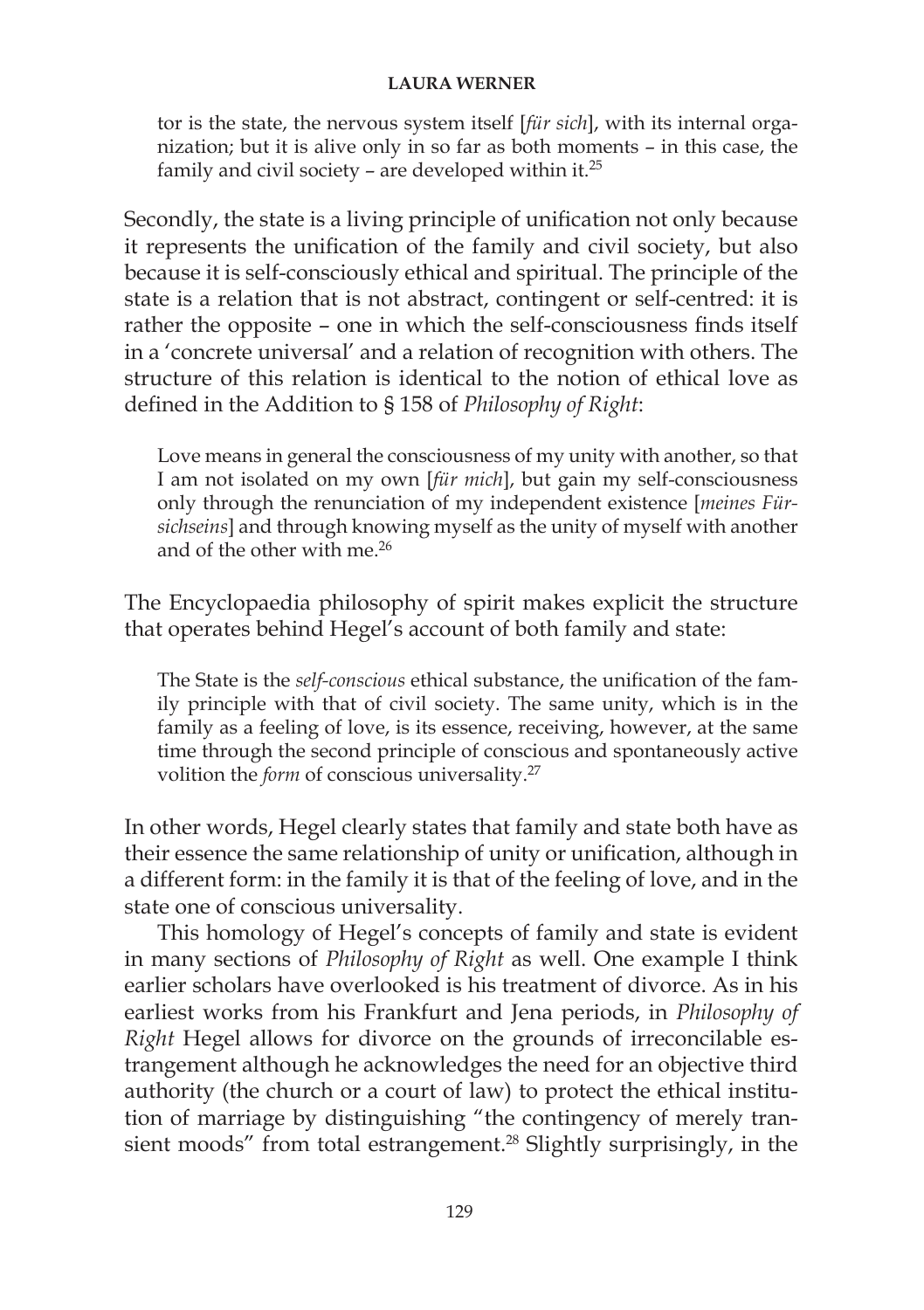same paragraph he takes up the analogous question of the possible dissolution of the state: "Since marriage is based only on subjective and contingent feeling, it may be dissolved. The state, on the other hand, is not subject to partition, for it is based on law."<sup>29</sup> The fact that he brought up the question of the dissolution of the state in the context of a discussion of divorce shows that he must have continued to think that the concepts of marriage and the state were interrelated in a fundamental way – not only in the *Encyclopaedia* but also in *Philosophy of Right.* 

This idea – that family and state are analogous in structure but have a different basis in feeling and the law respectively – is reiterated in several places of *Philosophy of Right*. In the Addition to § 158, in which Hegel defines 'love' for the first time in this work as the "consciousness of my unity with another, so that I – – gain my self-consciousness only through the renunciation of my independent existence [*meines Fürsichseins*] and through knowing myself as the unity of myself with another and of the other with me," he hastens to add that love is a feeling [*Empfindung*], that is, "ethical life in its natural form. In the state, it is no longer present. There, one is conscious of unity as law; there, the content must be rational, and I must know it."30 One is led to wonder why he felt it necessary continuously to bring up the notions of the state and the law within his discussions of love, feeling and marriage. It is as if a constant reminder of the differentiation between the categories is needed not to confuse love and the law – and perhaps also to make a break with his early concept of love as the *Aufhebung* of the law in *The Spirit of Christianity*.

In his examination of the jurisdiction of the Hegelian monarch (1993), Jean-Luc Nancy takes issue with the question of the place – or rather the non-place – of 'love' in Hegel's construction of the concept of the monarch as the 'truth of the state'(in *Philosophy of Right* and the *Encyclopaedia*). It is on this construction that Nancy bases his discussion of the way right makes itself effective or actualises itself and, in a wider sense, of the question of political jurisdiction and the very concept of 'the political'.

Nancy points out the way Hegel conceives of social totality as an organism and of the state as the fulfilment and the final truth of this totality in *Philosophy of Right*. 31 the state is defined as truth, and union or unification [*Vereinigung*] given as the "true content and aim" of this truth.32 In Nancy's view, the fact that Hegel defines 'union as such' as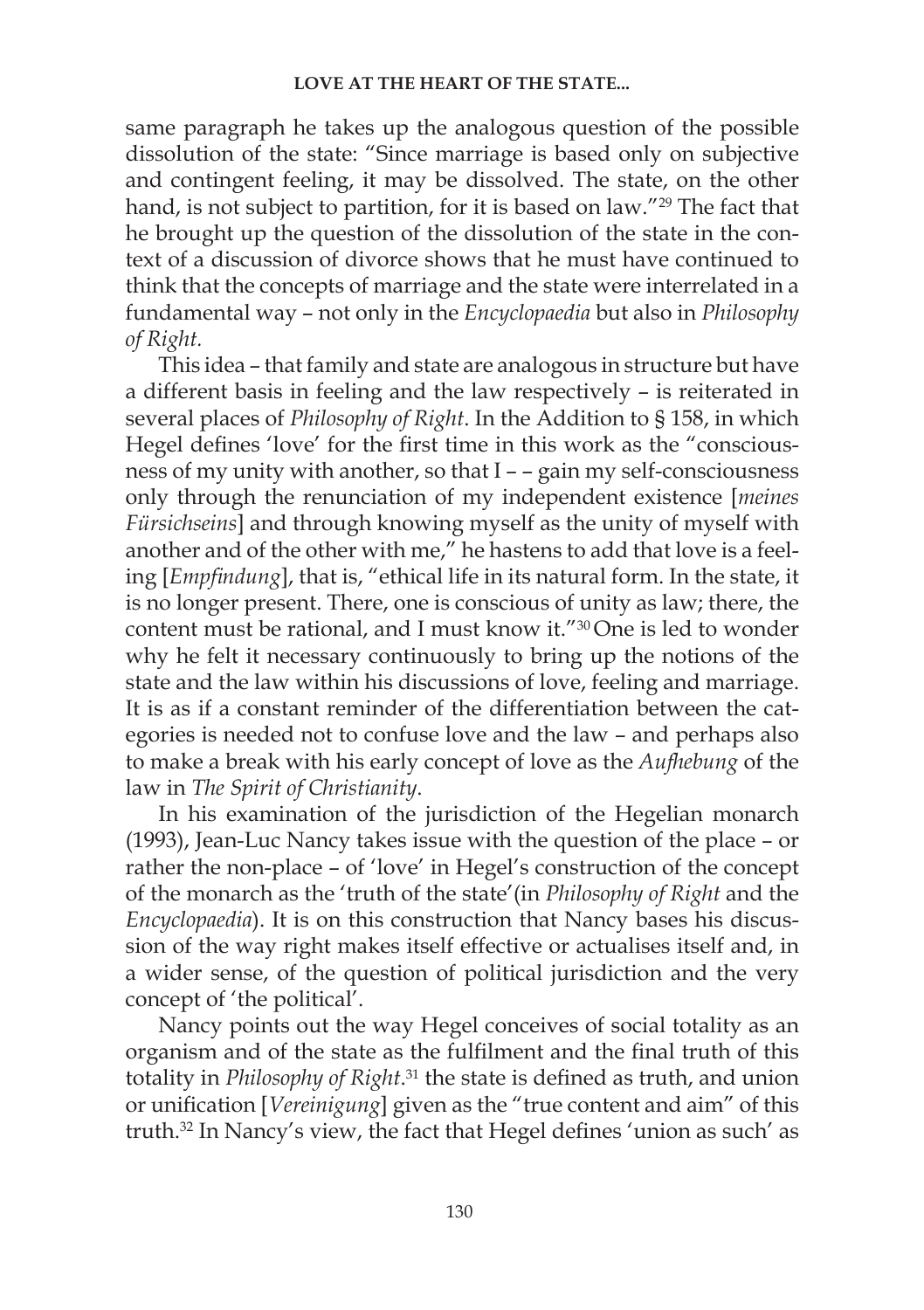the content of the state implies that, for him, the state actualises relationality *per se*. Moving beyond the context of Hegel's work, Nancy considers the state as an actualisation of the excess of the nature of human beings as political animals, an actualisation of the political relation that transcends the relations of mutual benefit. In a wider context, Nancy considers the philosophy of the political, whether formulated by Plato, Aristotle or Rousseau, as always being concerned with the logic of actualisation, of *Verwirklichung*; he suggests that "the concept" of the political is just that of actualization": 'the political' is something that makes something happen, that actualizes a thought or an idea. $33$ 

In a similar way as 'the state' is and *actualises* the truth of relation, Nancy points out that Hegel's 'monarch', in turn, is and *actualises* the truth of the state. Hegel's monarch is, for Nancy, the summit and truth of the truth of relation, in other words, 'union as such'. He insists that the monarch in Hegel's system is in no way symbolic – it does not represent or symbolise right or power as something outside itself, but rather actualises, incarnates and posits them. Although the monarch *has* virtually no power, it "*is* (and does not symbolize) the absolute *position* of power, the might of the people and of right – – ."34 The monarch, then, is and actualises the existence of social and political union. The question of how this union or social relationality itself is determined remains to be resolved.

Briefly examining another obvious candidate for conceiving of the basis of relationship in Hegel's work – the struggle for recognition – Nancy points to Hegel's argument in *Philosophy of Right* that this struggle and the relationship between lordship and bondage cannot form the basis of social relations and the state. The struggle cannot form a transition to social institutions because it is resolved in favour of a single subjectivity, and because the "community" arrived at would not be a community of freedom.*<sup>35</sup>*

The struggle for recognition and its outcome, then, do not form the truth of relation in Hegel's state. Instead, Nancy makes the claim that the relation – of which struggle is the phenomenon – has *love* as its substantial concept. This is because love actualises relation, "the existence of the self by another".

Since Hegel's 'love' is a concept that actualises union, Nancy notes that "the monarch could perfectly well be, once again as a present, tangible existence, the true and unique possibility of union, the locus of political love."36 Yet Hegel does not introduce the concept of 'po-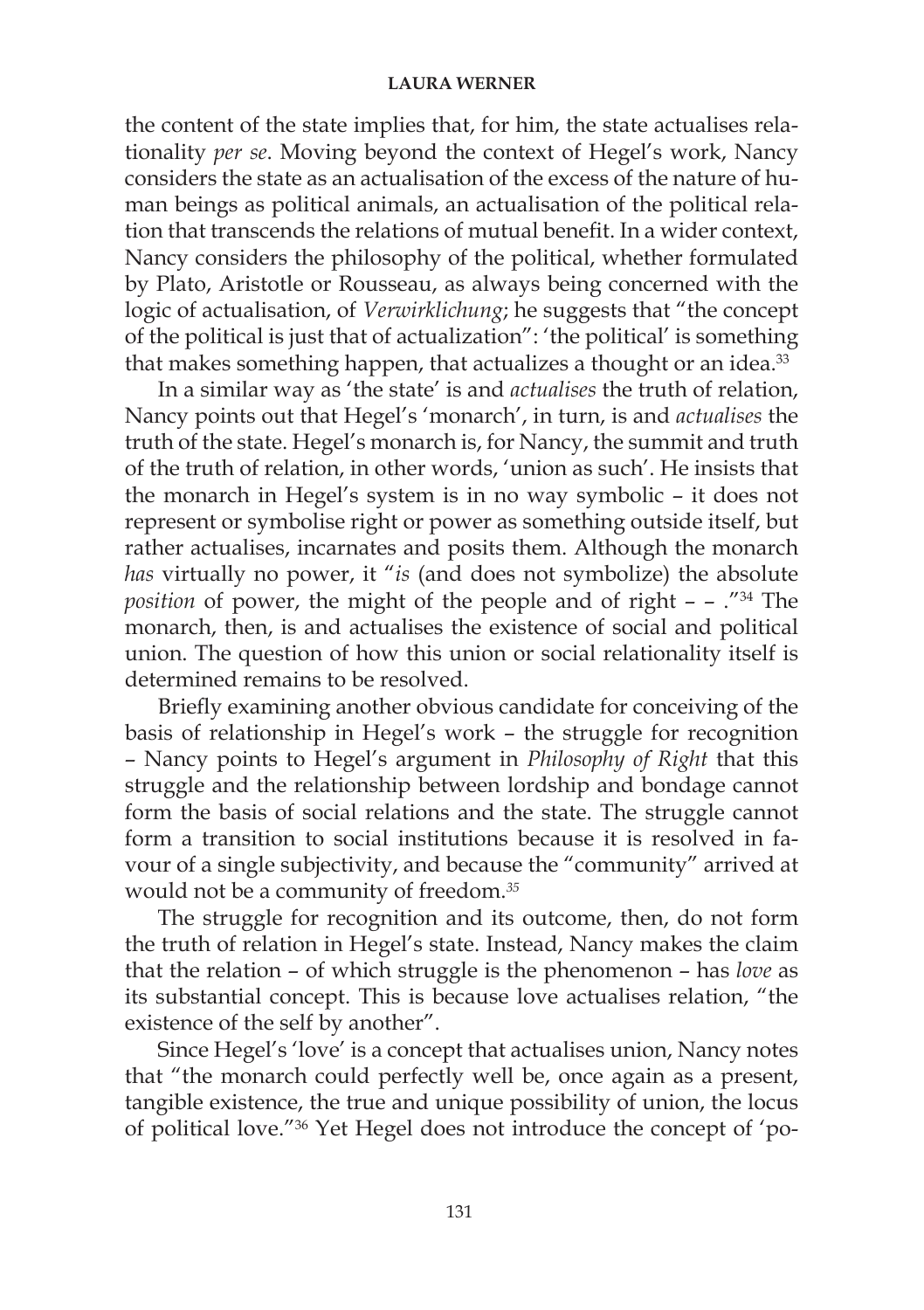litical love' in his discussion of the monarch. Nancy is well aware of the fact that, although the same unity that is actualized in the family as the sentiment of love is the essence of the state,<sup>37</sup> Hegel does also claim that feeling disappears in the state.<sup>38</sup> Westphal, too, acknowledges Hegel's differentiation between unity in the family as feeling and unity in the state as law, but claims that his discussion of patriotism as 'political sentiment' in *Philosophy of Right* "complicates that distinction considerably."39 Although neither Westphal nor Nancy examine Hegel's notion of patriotism in more depth, clearly it is worth looking into as a possible further point of analogy between family and state. If love is the principle of union within the family, would not patriotism in its traditional formulation of 'love of one's country' or 'love of political institutions' furnish a comparable concept of union and consciousness of the reality of oneself in something larger than oneself within the sphere of the state? This will be my argument in the latter part of this article.

# **Patriotism In Hegel's Political Philosophy**

The main motivation behind Hegel's practical and political philosophy never really changed from his earliest works up to *Philosophy of Right*. His openly stated ideal in his early writings, the reinvention of Greek ethical life in the contemporary German context, permeated his work in his attempt to reconceive the principles he admired in Greek social and political philosophy in the more reflective and necessarily bifurcated context of modernity.

In connection with his admiration of Greek political life, the way in which political Romanticism conceived the state – as a living whole as opposed to rationalist and contractual accounts emphasising the benefits of the social contract to the citizens – had a profound effect on Hegel's political philosophy. Although he never conceived the state as a sexualised object of fervent patriotic love, as Rousseau, the poet Novalis and the German political Romanticist Adam Müller did, his thought does show traces of the Romantic organistic conception of love in the state as the principle uniting all oppositions in a living whole.

A criticism of the 'machine state' surfaces in Hegel's work even in texts from the 1790s.40 In *The German Constitution* (1798–1802), he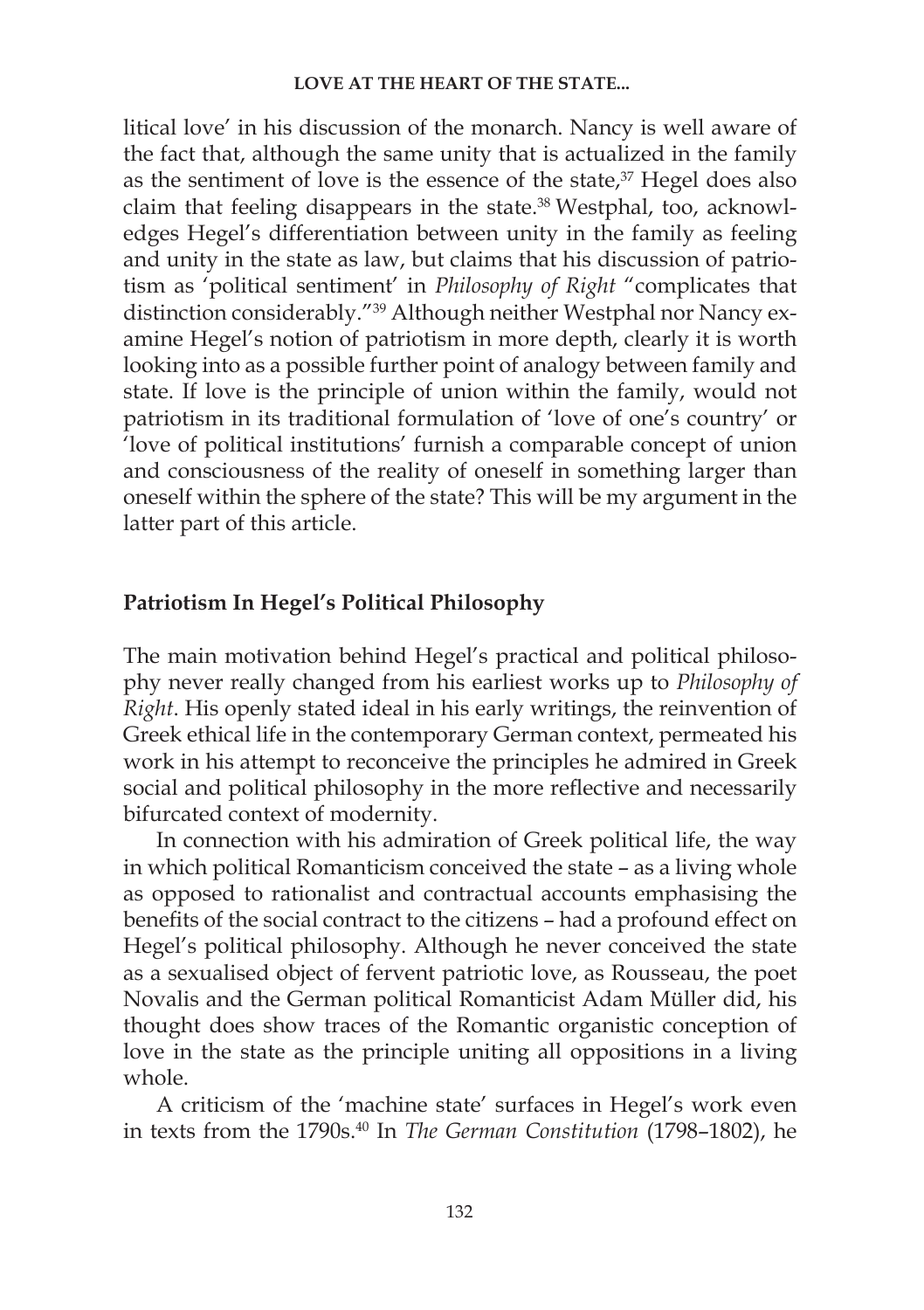criticises both Prussian absolutism and revolutionary French democracy for producing the political equivalent of modern atomism – fragmenting modern life to an ever-increasing degree and causing it to become "dreary and spiritless" in the modern machine state. He argues that the lack of freedom and of participation in universal affairs causes a crucial lack of vitality in these kinds of states. On the other hand, where the citizens have as much say over and responsibility for universal activities as possible, the lively involvement and support of self-confident people creates an all-powerful, indomitable and living spirit, which the hierarchical state has expelled.<sup>41</sup>

Although other German political writers of the time advocated patriotism as a way of revitalising a state seen as lifeless and spiritless,<sup>42</sup> Hegel did not utilise the concept in the surviving text of *The German Constitution*. The first but little known references to the notion 'patriotism' in his surviving work are to be found in the historical and political studies from his Bern and Frankfurt periods, which are dated ca. 1795–98. Fragment 943 (fragment 8 in Miscellaneous Works) gives an ironic comparison between the passion of love for a woman, that a chivalrous knight might boast of, to the love of the Greek Aristides for his country. Hegel had Aristides answer the lover bragging of the beauty of his love object and the deeds he performed for her as follows:

I devoted my life to the fatherland. I knew nothing higher than its freedom and welfare. – – I labored without any claim to distinction, power or wealth – – I doubtless know of other Greeks who did more, who had greater enthusiasm, but I know of none who has achieved this height of self-sacrificial sentiment on which you stand. But what was the object of your exalted life? It must be infinitely greater and more worthy than the highest which I am capable of thinking, greater than fatherland and liberty.44

It is worth noting that, from the first, Hegel compared and contrasted the Romantic and chivalric passion of feeling with patriotism as devotion to the freedom and welfare of the fatherland. Although patriotism did not reach the height of self-sacrificial passion Romantic love could seemingly attain, it is clear he did not consider ardour a measure of the value of the comparable sentiments. Love and patriotism are brought together on a more conceptual level in the second of the *Two Fragments on the Ideal of Social Life*. The latter of these, which was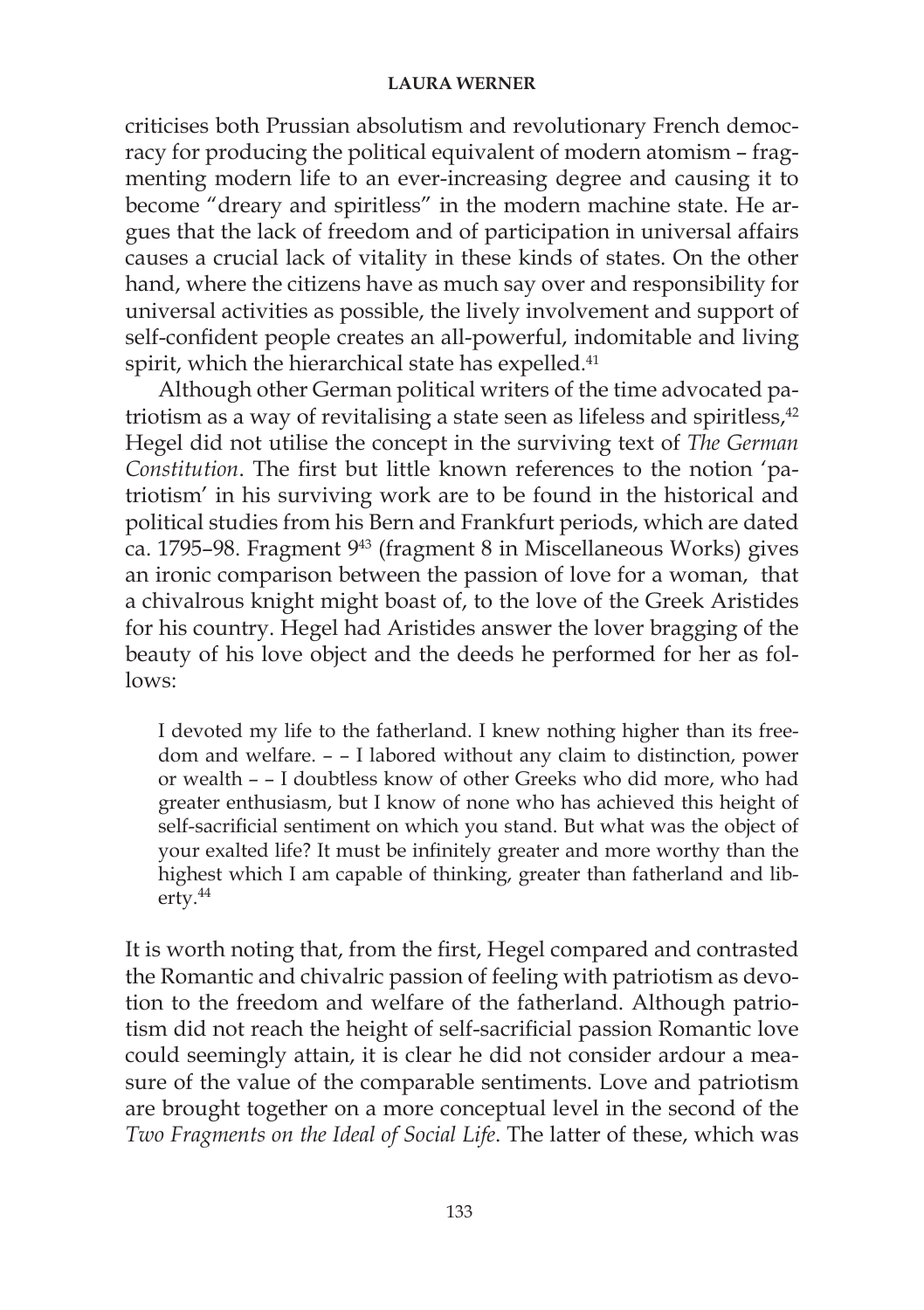written sometime before May 1801, is a short plan for a discussion that he unfortunately did not develop further in any of his surviving manuscripts, but which probably would have concerned the patterns of "living opposition" in society mentioned in the *Fragment of a System*  of 1800.45

The fragment in its entirety reads as follows:

§ a. Love of men [*Menschenliebe*] Friendship [or misanthropy<sup>46</sup>] § b. Doing the right thing Revolution § c. Consciousness of having done one's duty, guiltlessness Fame § d. Gratefulness Independence, freedom § e. Faith Enlightenment § f. Family, happiness, Status Social loyalty § g. Love Patriotism<sup>47</sup>

The plan starts with 'love of men' and its last pair comprises the terms 'love' and 'patriotism', but it is not clear whether Hegel intended to discuss the different stages of the plan as couplets, diametrically opposite contrasts, as quartets of social positions and attitudes, as H.S. Harris suggests,<sup>48</sup> or as a dialectical circle in which the first term is *aufgehoben* in the last. With the possible exception of the first couplet (the exact wording of which is unclear), the first terms of the pairs seem to concern 'good citizens' doing their duty, being grateful to God and having faith in the justness of the other world, while the second terms refer to revolutionaries who aim at the betterment of life, independence of thought from clerical domination, and spreading enlightenment. This opposition is also discussed in the first fragment *Der immer sich vergrössernde Widerspruch.*49 In Harris's view the last four terms express a form of religious consciousness according to which "the ideal of God's love is the inspiration of patriotic commitment," and he suggests that the whole series could be read as a ladder to the infinite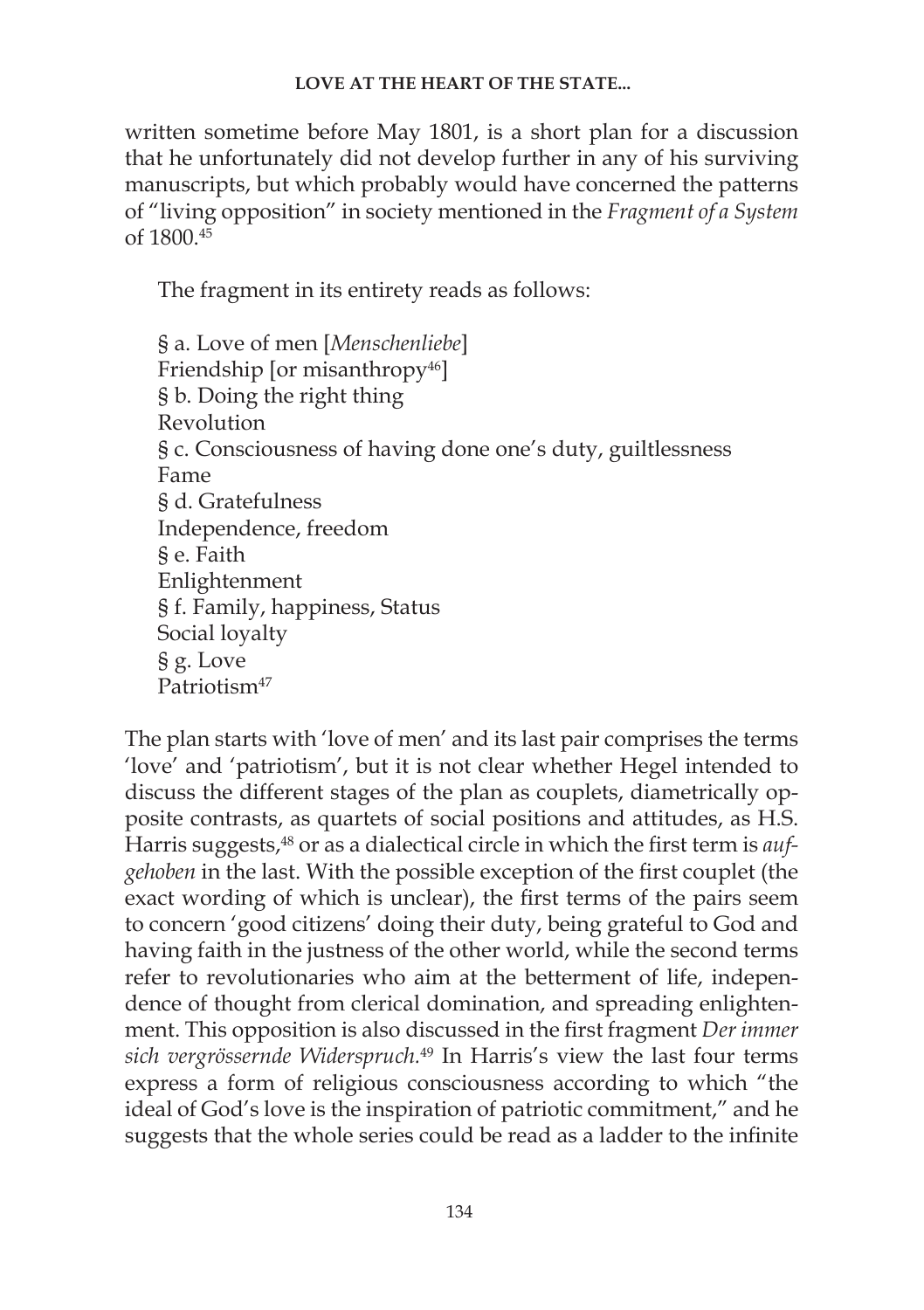life of religious experience.50 However, it seems to me more plausible to read the latter terms as consistently describing a more political attitude in contrast to the first ones describing a narrower bourgeois interest in religion, the family, and the *status quo*. Thus I suggest that the 'love' in the last pair does not refer to God's love as inspiration for patriotism, but rather to family love as a 'natural' feeling in contrast to 'patriotism' as a reflective political attitude of social loyalty.

Hegel gave no fuller treatment of the notion of patriotism until his lectures on natural right and political science, which started in Heidelberg (1817/18) and culminated in the published version of *Philosophy of Right.* The phrase he used to define patriotism in these works was *politische Gesinnung*, which is termed "political sentiment" by T.M. Knox and "political disposition" by H.B. Nisbet in their respective translations of *Philosophy of Right*. As this shows, *Gesinnung* is a difficult term to render into English. It describes the ethical outlook of a person, his or her *geistig-sittlich* convictions, spiritual-ethical attitudes or world view. The related word *Gesinnungsgenosse* would have to be expressed in English as something like 'comrade-in-ideas.'

Joseph O'Malley (1987) and Andrew Buchwalter (1992), examining Hegel's concept of patriotism, both emphasised that 'patriotism' was not a feeling for him, and therefore the earlier translation of *politische Gesinnung* as 'political sentiment' was misleading. They argue that Hegel's *politische Gesinnung* cannot be interpreted according to the Romantic model of family-like intimacy, as Westphal does, but must be understood as being cognitive, a form of reflective knowledge.<sup>51</sup> Hegel's Heidelberg lectures on the philosophy of right in 1817/18 refer to political sentiment or disposition as the self-conscious individual's knowing "the state as its substance and the end and product of its activity."52

In his Berlin lectures of 1818/19, Hegel described political disposition as the 'sentiment of the state' [*Gesinnung des Staats*] and 'universal sentiment' [*allgemeine Gesinnung*]. This sentiment was one of the two guarantees of the actuality of freedom within the organism of the state, and together with the 'mechanism of the state' [*der Mechanismus des Staats*], took care of the freedom's actualisation – a task that neither sentiment nor mechanism could accomplish alone. Hegel asserts that if the sentiment of the citizens [*Gesinnung der Bürger*] remained 'in the form of sentiment', not specified or focussed by objective public arrangements, its content would be merely abstract, an 'inactive and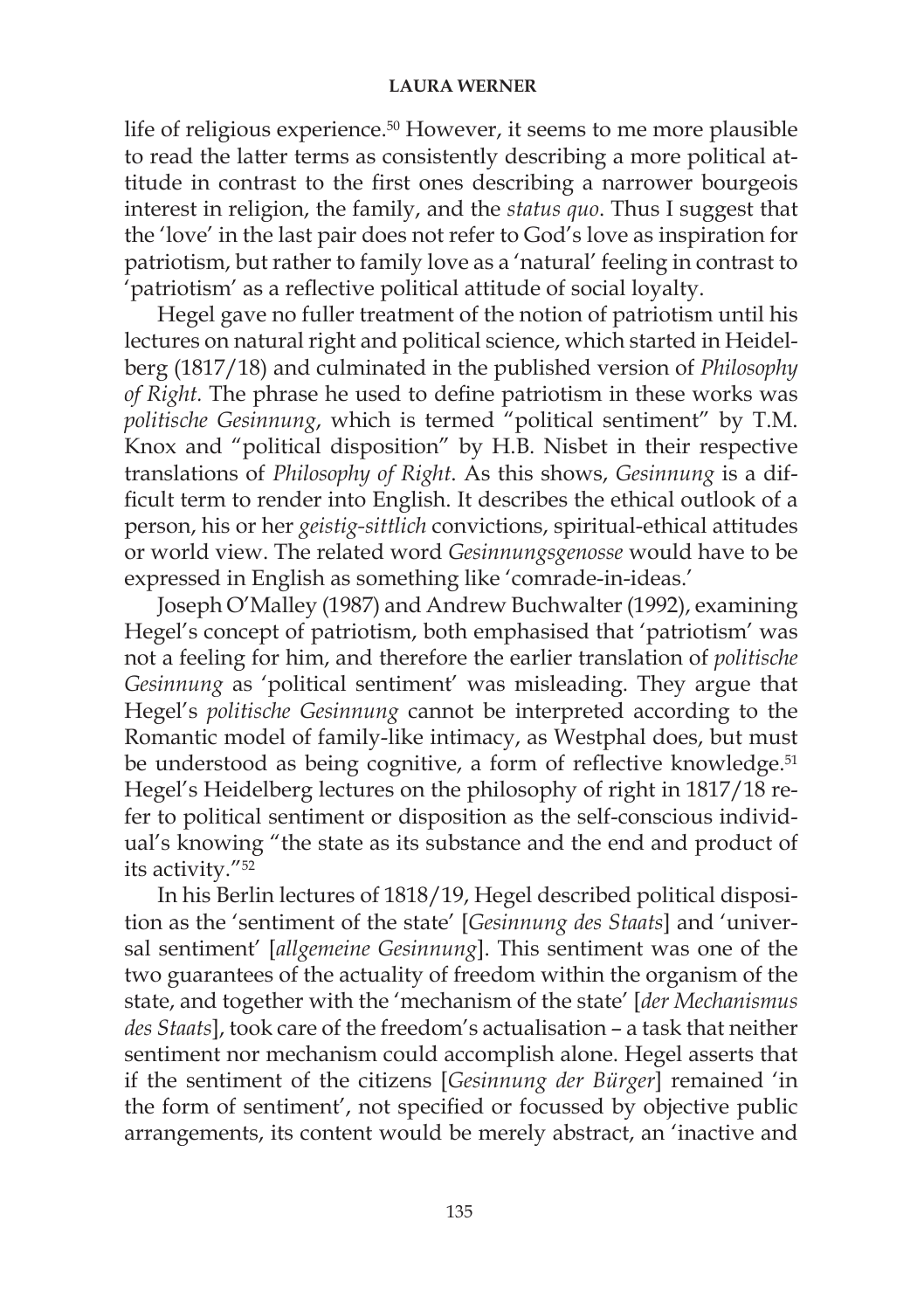ineffective' general patriotic willing. On the other hand, state 'mechanisms' also needed this sentiment to animate and enliven them, as only a unification of the two would create the living actuality of the  $stat$ <sup>53</sup>

In the published *Philosophy of Right*, Hegel similarly describes the state as a unity of two 'modes'. The "unity of freedom which wills and knows itself" develops within itself in two ways. First, as *subjective*  substantiality, it is the political disposition (patriotism), and secondly, as *objective* substantiality, it is the organism of the state, the political state proper and its constitution.54 He defines political disposition or 'patriotism in general' as "one of trust – – or the consciousness that my substantial and particular interest is preserved and contained in the interest and end of an other (in this case, the state), and in the latter's relation to me as an individual [*als Einzelnem*]."55

Buchwalter argues that the 'trust' Hegel wrote of must not be interpreted as a natural, affective disposition. The appreciation of the basis of individual rights in the state – and of the action within it – was based on the cognitive rather than the affective recognition of the universal interest as the citizen's own substantial spirit (§ 260).<sup>56</sup> Nevertheless, Buchwalter maintains that the fact that the political disposition is cognitive "does not preclude the affective, 'living' bonds characteristic of conventional accounts of patriotism."57 Rather than undermining organicism, reflectivity allows for it. Political disposition expresses a relationship between individual and community that is cultivated rather than natural, the specific relation of "second nature" (§ 151, § 268 Z).<sup>58</sup>

Far from vitiating the organic reality of the state, reflectivity is central to its very existence. Anything less than a reflective approach to patriotism is an 'abstraction,' a lifeless subordination of one part to another. Thus simple loyalty, not to mention unthinking love of country, while seeming to express a more intimate bond between individual and community, is – no less than abstract cosmopolitanism – an 'entity devoid of life' (*Unlebendigkeit*). A living concept of patriotism rests on "the *consciousness* that my interest . . . is contained and preserved in another's (i.e., in the state's) interest and end."59

It would seem, then, that on the basis of Hegel's series of lectures on the philosophy of right, *politische Gesinnung* should be understood as the subjective side of spirit actualising itself as the state, whereas its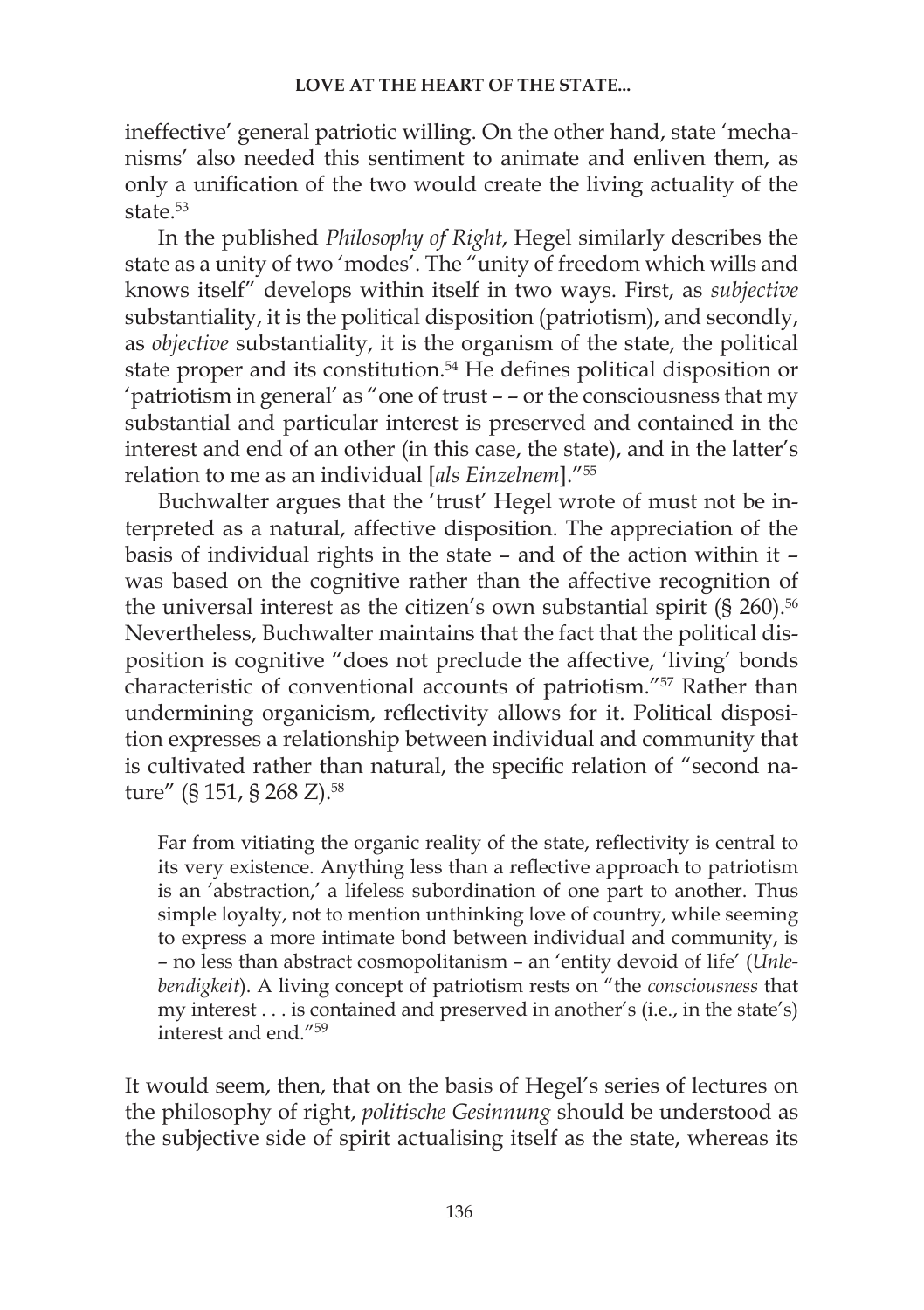objective side is formed by the state institutions. Hegel's argument here is exactly analogous to his argument in *The Spirit of Christianity*, in which he contends that Jesus's love as such was not enough to form a community but needed necessarily objective externalisation in concrete forms, as in the Eucharist. It is also strikingly similar to his assertion in *Philosophy of Right* that marriage cannot be based solely on the subjective feeling of love, but needs the objective and *sittlich* form of a ceremony performed by church or state, and also the concrete externalisation of the unification of love in its 'third', *das Erzeugte*.

Consequently, I think that O'Malley and Buchwalter are mistaken in their dismissal of readings that note the homology of family and state as simply 'Romantic'. Noting the homology between family love and patriotism in the state does not mean confusing them with each other. It rather appears that O'Malley and Buchwalter operate with a false dichotomy between feeling and thought. Hegel does not conceive of 'love' in *Philosophy of Right* only as natural, subjective or unreflective feeling: "ethical love" in marriage rather turns the "natural union of the sexes" into a spiritual union and self-conscious love. He did not equate patriotism and love, but as we have seen, patriotism performs the same function in the state as love does in marriage, and the 'attitude' or logic it conveys is the same as that expressed in 'love'.

I suggest that Hegel's assertion in *Philosophy of Right*'s addition to § 158 – that love as a feeling is no longer present in the state – should be read in the following way. The merely 'natural' feeling of love is not present in the state, although the same 'truth' it denotes, the consciousness of oneself in the other, is present in political sentiment. Love, the 'tremendous contradiction' of only finding oneself in the other, is a concrete expression of the spirit that also actualises this truth in the state. *Politische Gesinnung* should, perhaps, be best translated as 'public-spiritedness' in order to make clear the spiritual function it has in enlivening the state and expressing its fluid, non-mechanistic nature. It is reflective knowledge of the same kind as 'ethical love', which makes the natural, merely felt unity reflective through objective forms of spirit.

In addition to their inner structure or logic, what unites Hegel's *politische Gesinnung* or 'patriotism' and 'love' is the emphasis on *Lebendigkeit*, the enlivening, vital nature of both concepts. The association of patriotism with the enlivening principle within the social community links him to the tradition of Hamann and Herder, who saw patriotism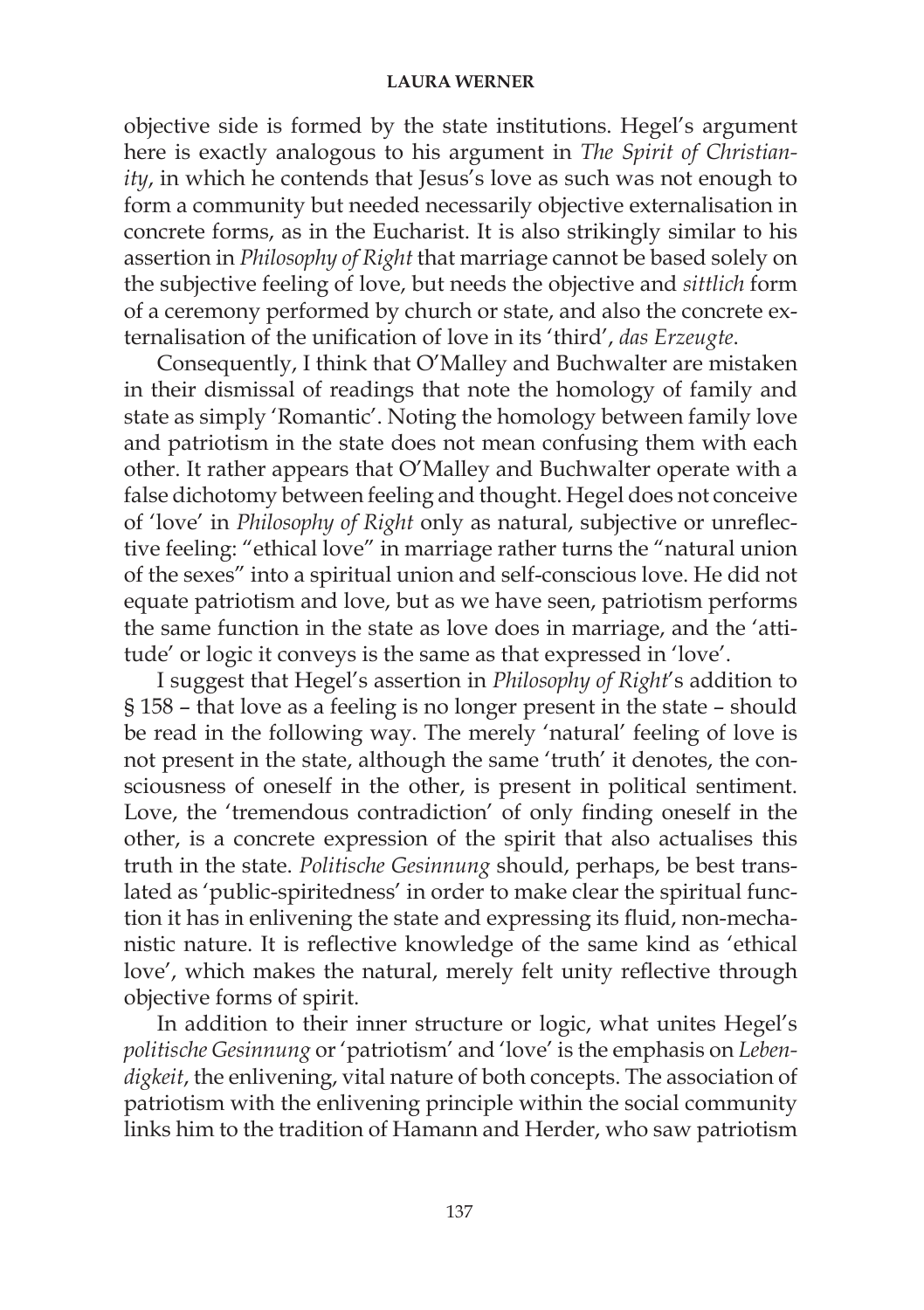as love of one's country, a way of creating unity within a nation or people and in strict opposition to the view of politics as rationalistic and selfish calculation and the state as an inanimate machine. Still, Hegel differs from these earlier thinkers in one crucial respect: he did not suggest that the state remained a mechanistic construction alien to the 'spirit of a people'. Rather, his redescription of 'patriotism' as *politische Gesinnung*, a reflective expression of the knowledge of the truth of oneself in the state, allowed him to conceive of the state as an organism in which the objective 'mechanisms' of political institutions unite with the animating principle of patriotism to bring about freedom. For Herder, love of one's national culture was a natural inclination, a vital force that reason could only corrupt.<sup>60</sup> Within Hegel's philosophical framework, these kinds of natural inclinations had necessarily to be cultivated into a reasonable and reflective 'second nature' in order to be able to form a part of his philosophical system.

Apart from the need to differentiate his views of political philosophy from those of Hamann's and Herder's, I suggest there was another reason why Hegel did not conceive of patriotism through the language of 'love of country' in *Philosophy of Right*. It is to be found in his differentiation of the antique and the modern worlds. Whereas he admired the *Vaterlandsliebe* of the Greeks wholeheartedly,<sup>61</sup> he saw modernity as fundamentally differing in that a direct, intuitive relation between individual and community was no longer possible. There is no room in modern philosophy and life for a non-reflective unmediated unity not touched by a difference in thinking. The lost unity cannot simply be reinstated – it has to be reconceived through the painful labour of philosophical thought.<sup>62</sup>

Hegel's critique in § 268 of *Philosophy of Right* of the conception of patriotism as "only a willingness to perform *extraordinary* sacrifices and actions" also points to the need to confront his notion of patriotism as a 'habitual disposition' with the Romantic notion urging 'fiery and sublime ardour'63 and fervent love towards the fatherland. Hegel argues that understanding only heroic deeds as patriotism is one way in which people exempt themselves from genuine political disposition, or excuse their lack of it. This criticism of a certain conception of patriotism is structurally identical with Hegel's criticism of the Romantic concept of love in his lectures on aesthetics. In his lectures he criticized chivalric and Romantic conceptions of love as privileging individual and subjective acts of heroism that had no objective jus-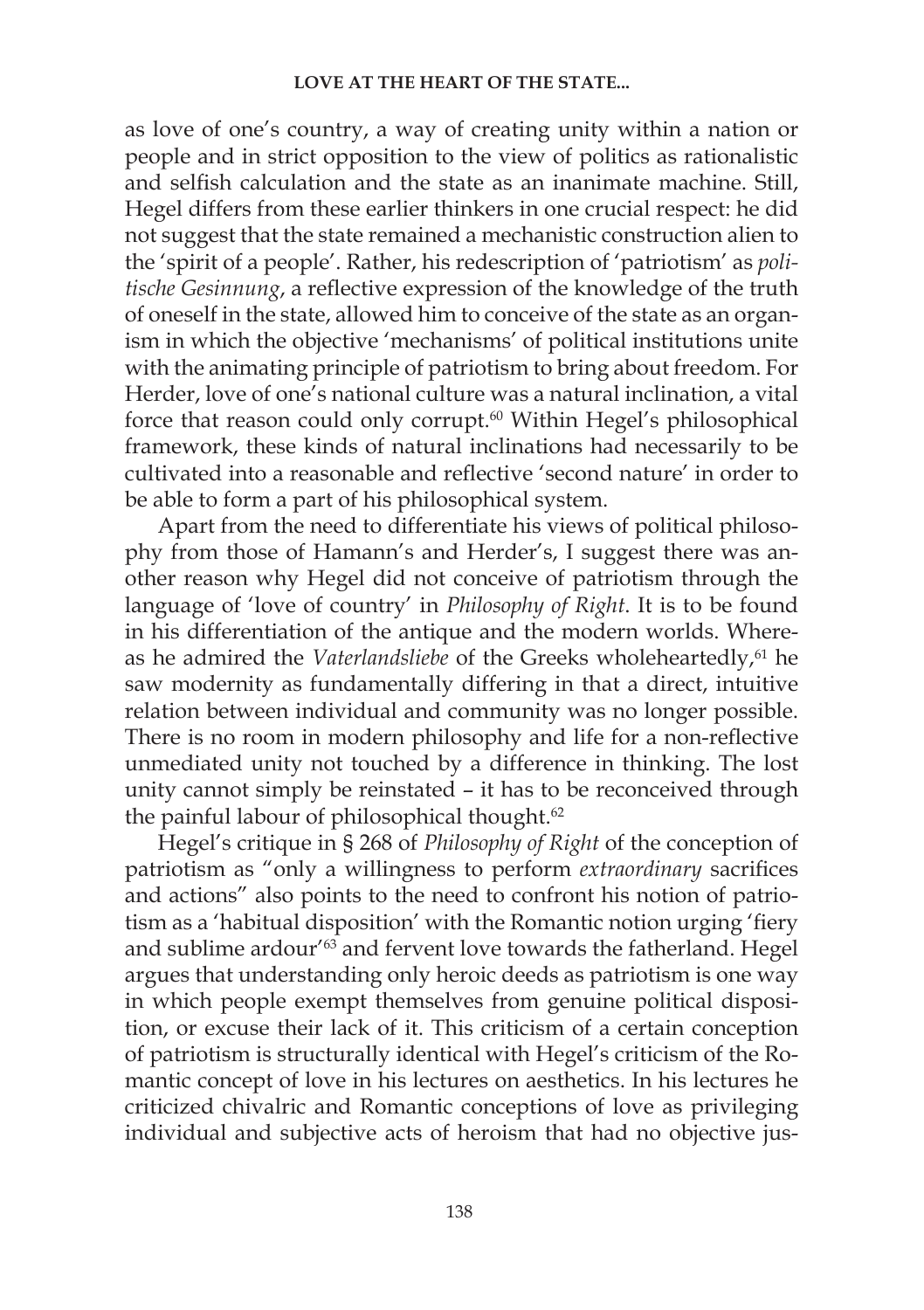tification, but simply functioned as proof of the subject's contingent affections and courage.

\*\*\*

I have shown that although Hegel chose – in contrast to both antiquity and the political Romanticism of his time – not to define patriotism as *Vaterlandsliebe* in his mature philosophy of right, *politische Gesinnung* and Liebe share a similar structural place within the state and the family. He considered both the 'public-spiritedness' of *politische Gesinnung* and the spiritual relationship of family love to be not particular feelings but reflective knowledge; trust in finding the truth of the self only in a greater whole. As his comparison between divorce and the dissolution of the state in *Philosophy of Right* shows, however, he saw a crucial difference between the family and the state: the first could be broken up because the principle holding marriage together still retained some of the caprice and contingency of feeling, while the state could not be dissolved under any circumstances. The difference between the principles holding state and family together is not the difference between *Empfindung* and knowledge conceived of as irreconcilably separate categories, however, but rather one of degree. Both 'family love' and 'patriotism' function as a mixture of self identification, trust, and knowledge to create an intimate, living bond between the universal and the particular. This also is the bond characterizing absolute spirit as such for Hegel.

What this structural similarity means is that Hegel's works outside *Phenomenology of Spirit* show in even more detail the contaminated relationship between family and state which feminist scholars like Irigaray, Mills, Butler and Hutchings have pointed out. Despite this blurring of categories, Hegel's explicit distinction between public and private spheres is, of course, extremely gendered: Women are, for him, destined to stay in the sphere of the family, never taking part in the dialectics of dividing their being between family and the civil society and then reconciling these oppositions as citizens of the state.<sup>64</sup> However, I believe that on the level of language and metaphor, Hegel's construction of the family and state as structurally and spiritually similar opens up also other fields of critical questioning. We not only need to see that the private is political, but also to recognize and evaluate the consequences of seeing the political as a sphere of emotions and familial structures.<sup>65</sup>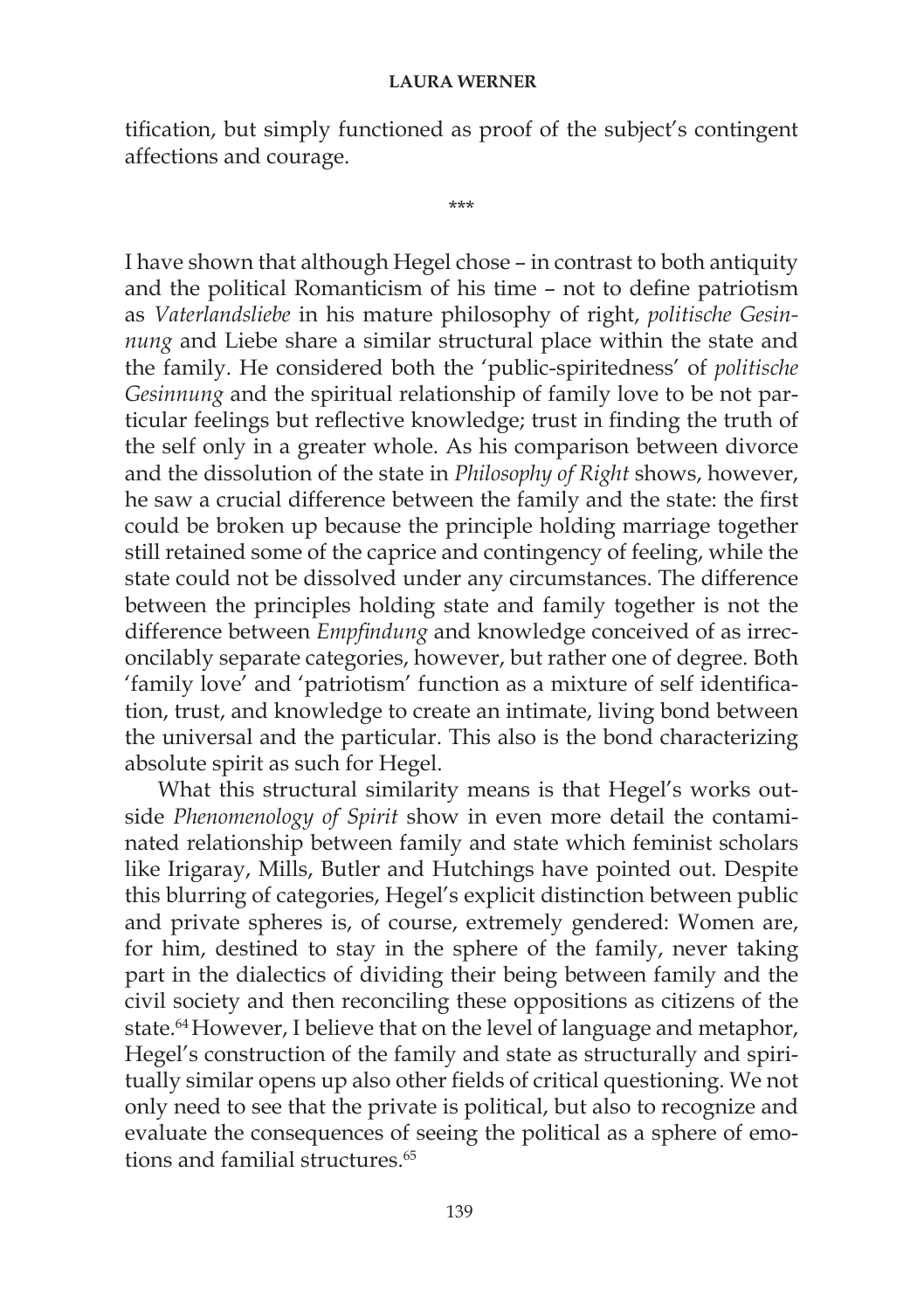#### **NOTES**

**1.** W3, 341; PS, 278; Benjamin 1991; Butler 2000; Hutchings 2003; Irigaray 1985; Mills 1996. **2.** Phillips 1998, 4. **3.** Nancy 1993; Westphal 1984; Pulkkinen 2000, 129. **4.** O'Malley 1987; Buchwalter 1992. **5.** Westphal 1984, 77–8. **6.** Westphal 1984, 78; §40 W7, 98–100; PR, 70–72. **7.** Pulkkinen 2000, 125. **8.** Westphal 1984, 80. **9.** §163, W7, 313; PR, 203. **10.** §258, W7, 399; PR, 276. **11.** §183, W7, 340; PR, 221. **12.** Westphal 1984, 82. **13.** §251, W7, 394; PR, 270. **14.** §252, W7, 394; PR, 271. **15.** §252, W7, 394; PR, 271. **16.** §255, W7, 396; PR, 272–3. **17.** §203, W7, 355; PR, 235. **18.** W1, 277; ETW, 185. **19.** §203, W7, 355–6; PR, 235–6. **20.** §203, W7, 355–6; PR, 235. **21.** §181 Zusatz, W7, 339–40; PR, 219. **22.** §262, W7, 410; PR, 285–6. **23.** §263 Zusatz, W7, 411; PR, 286. **24.** §263 Zusatz, W7, 411; PR, 286. **25.** §263 Zusatz, W7, 411; PR, 286. **26.** §158 Zusatz, W7, 307; PR, 199. **27.** §535, W10, 330; EG, 263–4. **28.** §176, W7, 329; PR, 213. **29.** W7, 330; PR, 213. **30.** W7, 307–8; PR, 199. **31.** Nancy is not, of course, referring to the early-twentieth-century conservative and/

or totalitarian political theories of the state as an organism with which Karl Popper misguidedly associated Hegel in *The Open Society and its Enemies.* For a discussion on Hegel's 'state' as an 'organism' or an 'organic whole', see e.g., Pelczynski 1984; Ilting 1984.

**32.** Nancy 1993, 111–12; §258, W7, 399; PR, 276.

**33.** Nancy 1993, 117.

**34.** Nancy 1993, 120.

**35.** Nancy 1993, 122; W7/PR §57.

**36.** Nancy 1993, 127.

**37.** W10, 330; EG, 263–4.

**38.** W7/PR §158 Z; Nancy 1993, 127–8.

**39.** Westphal 1984, 88.

**40.** In addition to *Verfassungsschrift,* the 'Earliest System-Program of German Idealism' from 1796 (ETW, 156; MW, 110–12). Hegel was clearly influenced by the pre-revolution-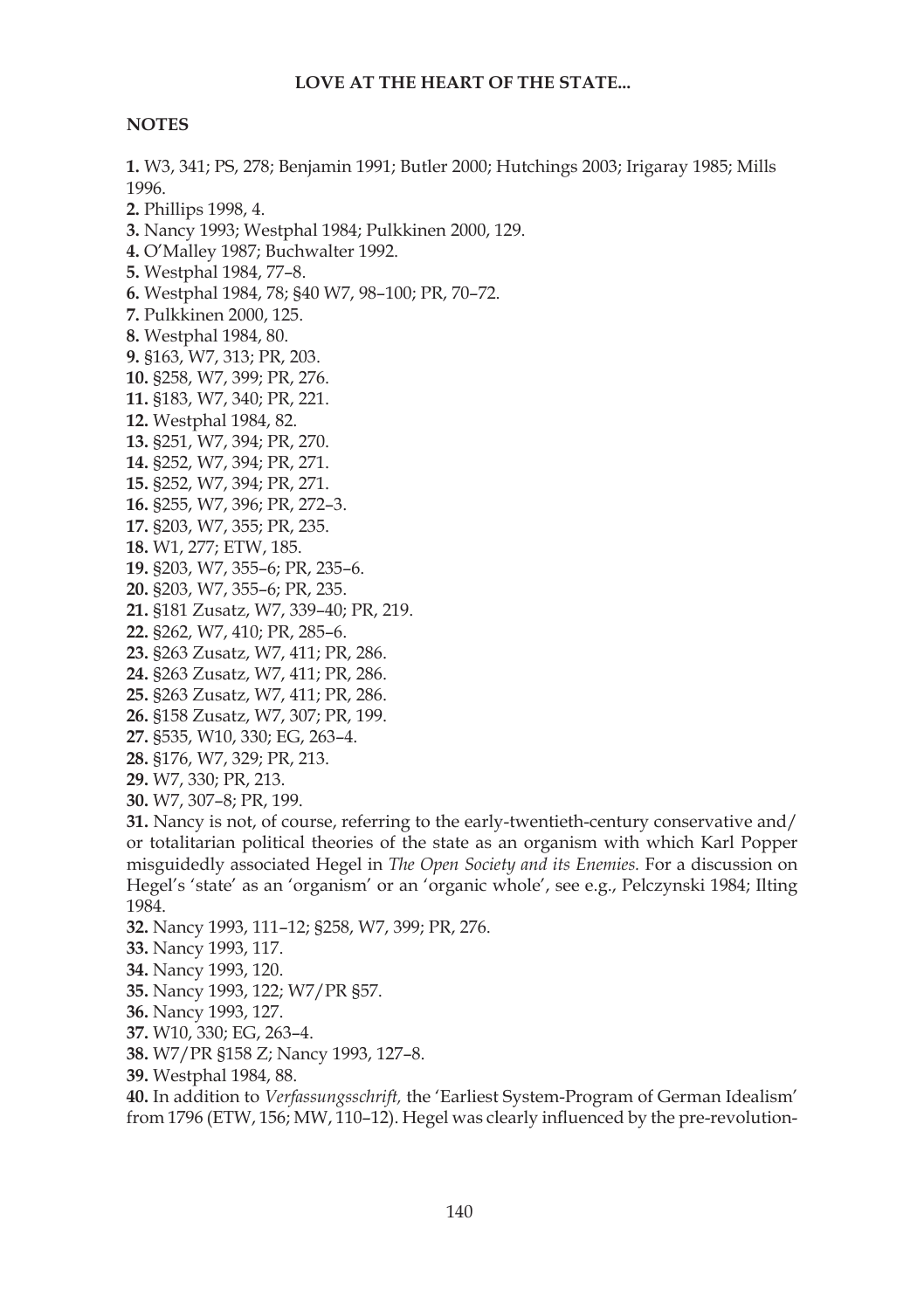ary political movement of the Hannoverians who had criticised the princes of Prussia and Austria for turning their states into 'machine states' in the 1770s, and by the French Revolution for the same reason. See Dickey 1999, xiii–xiv and Beiser 1992, 304–9.

**41.** W1, 483–5; PW, 25.

**42.** Vierhaus 1987, 101–4.

**43.** W1, 436–7; MW, 97–8.

**44.** W1, 437; MW, 98.

**45.** W1, 419; MW, 144.

**46.** The word is rendered *Feindschaft* by Hoffmeister and the Suhrkamp edition of Hegel's Werke, but *Freundschaft* by Kimmerle and Harris. See MW, 149n14.

**47.** W1, 444–45n6; MW, 147.

- **48.** MW, 149–150n15–18.
- **49.** W1, 457–60; MW, 145–7.
- **50.** MW 150n18, cf. 149n15.

**51.** O'Malley 1987, 76–7; Buchwalter 1992, 565.

**52.** §123, Wa, 172; LNR, 222.

**53.** §118. Quoted in O'Malley 1987, 78.

**54.** §267.

**55.** §268, W7, 413; PR, 288.

**56.** Buchwalter 1992, 564–5; W7/PR, §260.

**57.** Buchwalter 1992, 565.

**58.** Riedel 1976, 137–8.

**59.** W7/PR §268, Buchwalter 1992, 565–6, Buchwalter's emphasis.

**60.** Viroli 1995, 124.

**61.** W4, 319; ETW, 326.

**62.** The figure of Antigone reappeared in Hegel's lectures on the philosophy of right in 1819/20 as an example of the difference between 'instinctive sentiment' and 'political virtue'. Contrasting family *Sittlichkeit* in the form of feeling that lay behind Antigone's actions, he depicted political virtue as "not a virtue of feeling, but rather a willing of the universal end insofar as it is thought and known." O'Malley 1987, 85n15; Buchwalter 1992, 563; PR/Hen, 208; cf. Recht, 154.

**63.** Rousseau 1987, 121, cf. Schmitt 1986, 125–7.

**64.** Werner 2006.

**65.** This article is based on research funded partly by the *Politics of Philosophy and Gender*  research group of the Academy of Finland Centre of Excellence in Political Thought and Conceptual Change. I thank Jim Tothill and the anonymous referees of *Rediscriptions* for their helpful comments on the manuscript.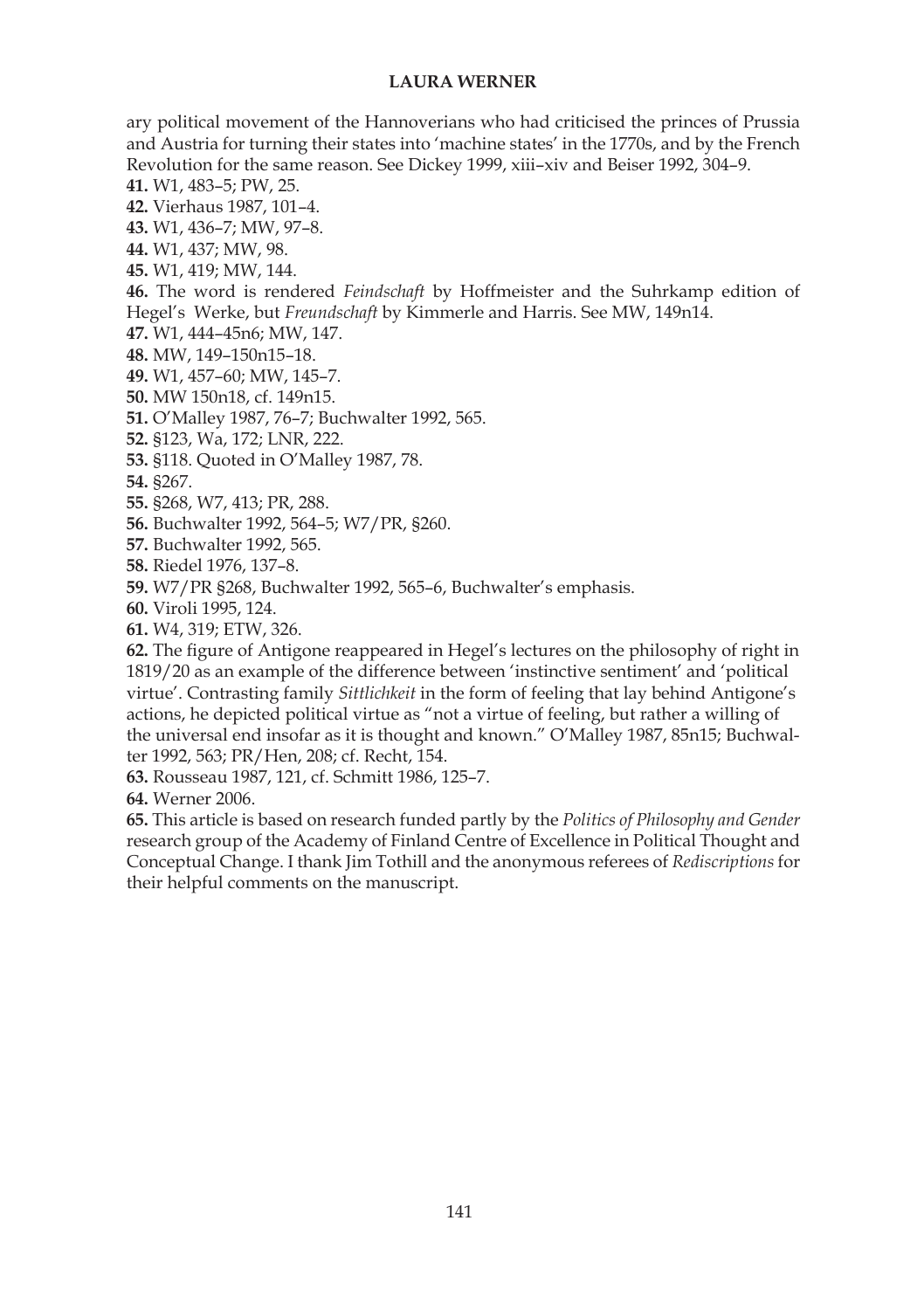#### **REFERENCES**

#### **Works by Hegel**

**EG:** *Hegel's Philosophy of Mind. Part Three of the Encyclopaedia of the Philosophical Sciences (1830).* Tr. W. Wallace & A.V. Miller. Oxford: Oxford University Press, 2003.

**ETW:** *Early Theological Writings.* Tr. T.M. Knox & R. Kroner. Philadelphia: University of Pennsylvania Press 1975.

**LNR:** *Lectures on Natural Right and Political Science.* Heidelberg 1817–1818 with Additions from the Lectures of 1818–1819. Tr. J.M. Stewart & P.C. Hodgson. Berkeley: University of California Press 1995.

**MW:** Stewart, Jon (ed.): *Miscellaneous Writings of G.W.F. Hegel.* Evanston: Northwestern University Press 2002.

**PR:** *Elements of the Philosophy of Right.* Tr. H.B. Nisbet. Cambridge: Cambridge University Press 1991.

**PR/Hen:** *Philosophie des Rechts. Die Vorlesung von 1819/20 in einer Nachschrift.* Hrsg. von Dieter Henrich. Frankfurt am Main: Suhrkamp 1983.

**PS:** *Phenomenology of Spirit.* Tr. A.V. Miller. Oxford: Oxford University Press 1977. **PW:** *Political Writings.* Tr. H.B. Nisbet et al. Cambridge: Cambridge University Press 1999.

**Recht:** *Vorlesungen über die Philosophie des Rechts.* Berlin 1819/1820. Nachgeschrieben von Johann Rudolf Ringier. (Vorlesungen. Ausgewählte Nachschriften und Manuskripte. Band 14). Hamburg: Meiner 2000.

**Wa:** V*orlesungen über Naturrecht und Staatswissenschaft.* Heidelberg 1817/18 mit Nachträgen aus der Vorlesung 1818/19. Nachgeschrieben von P. Wannenmann (Vorlesungen. Ausgewählte Nachschriften und Manuskripte. Band 1). Hamburg: Meiner 1983.

**W1:** *Frühe Schriften* (Werke in 20 Bänden 1). Frankfurt am Main: Suhrkamp 1994.

**W3:** Phänomenologie des Geistes (Werke in 20 Bänden 3). Frankfurt am Main: Suhrkamp 1986.

**W4:** *Nürnberger und Heidelberger Schriften 1804–1817* (Werke in 20 Bänden 4). Frankfurt am Main: Suhrkamp 1986.

**W7:** *Grundlinien der Philosophie des Rechts* (Werke in 20 Bänden 7). Frankfurt am Main: Suhrkamp 1986.

**W10:** *Enzyklopädie der philosophischen Wissenschaften III. (*Werke in 20 Bänden 10). Frankfurt am Main: Suhrkamp 1986.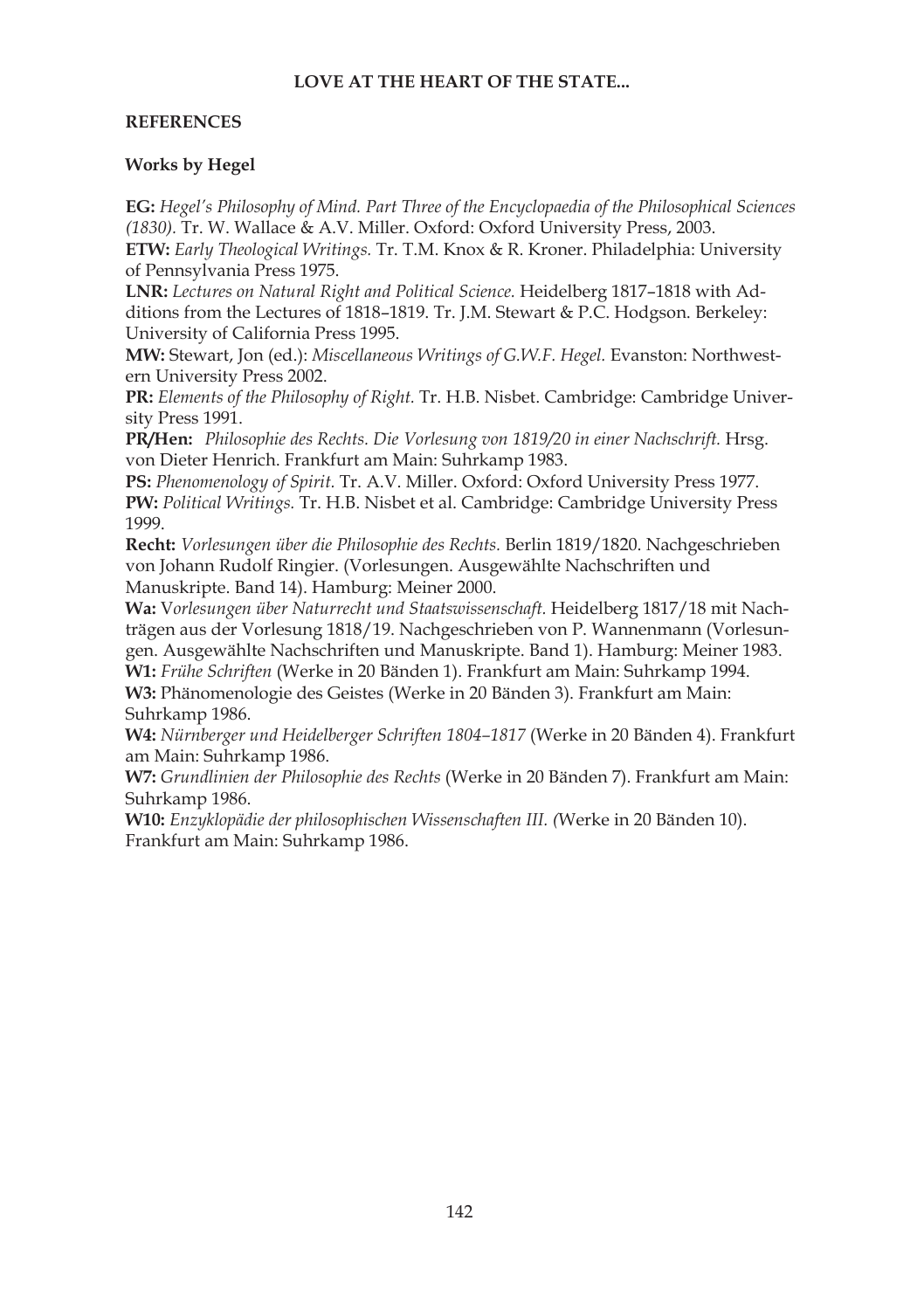**Beiser,** Frederick C. 1992: *Enlightenment, Revolution, and Romanticism. The Genesis of Modern German Political Thought, 1790–1800.* Cambridge, Ma & London: Harvard University Press.

**Benhabib**, Seyla 1991: "On Hegel, Women, and Irony" in Mary Lyndon Shanley & Carole Pateman (eds.), *Feminist Interpretations and Political Theory*. University Park: Pennsylvania State University Press, 129–45.

**Buchwalter**, Andrew 1992: "Hegel's concept of virtue", *Political Theory*, Vol. 20 No 4, 548–83.

**Butler**, Judith 2000: *Antigone's Claim. Kinship between life and death.* New York: Columbia University Press.

**Dickey,** Laurence 1999: "General introduction" *PW*, vii– xli.

**Hutchings,** Kimberly 2003: *Hegel and Feminist Philosophy*. Cambridge: Polity. **Ilting,** Karl-Heinz 1984: "Hegel's concept of the state and Marx's early

critique" in Z.A. Pelczynski (ed.), *The State and Civil Society. Studies in Hegel's Political Philosophy.* Cambridge: Cambridge University Press, 93–113.

**Irigaray,** Luce 1985: *Speculum of the other woman.* Trs. from the French Speculum de l'autre femme (1974) by Gillian C. Gill. Ithaca, New York: Cornell University Press.

**Mills,** Patricia Jagentowicz 1996: "Hegel's Antigone" in Mills (ed.), *Feminist interpretations of G.W.F. Hegel.* University Park, Pennsylvania: The Pennsylvania State University Press 1996, 59–88.

**Nancy,** Jean-Luc 1993: "The Jurisdiction of the Hegelian Monarch" in *The Birth to Presence*. Tr. from the French by Brian Holmes et al. Stanford: Stanford University Press, 110–42.

**O'Malley,** Joseph 1987: "Hegel on political sentiment." *Zeitschrift für philosophische Forschung* 41, 75–88.

**Pelczynski,** Z.A. 1984: "Political community and individual freedom in Hegel's philosophy of state" in Z.A. Pelczynski (ed.), *The State and Civil Society. Studies in Hegel's Political Philosophy.* Cambridge: Cambridge University Press, 55–76.

**Pelczynski,** Z.A. (ed.) 1976: *Hegel's Political Philosophy: Problems and perspectives.* Cambridge: Cambridge University Press.

**Phillips,** Anne 1998: *Feminism & Politics.* Oxford: Oxford University Press. **Pulkkinen,** Tuija 2000: *The Postmodern and Political Agency.* Jyväskylä: SoPhi. **Riedel,** Manfred 1976: "Nature and freedom in Hegel's Philosophy of Right" in Pelczynski (ed.) 1976, 136–50.

**Rousseau,** Jean-Jacques 1987: *The Basic Political Writings.* Tr. from the French by Donald A. Cress. Indianapolis & Cambridge: Hackett.

**Schmitt,** Carl 1986: *Political Romanticism. Tr. from the German Politische Romantik* [1919] by Guy Oakes. Cambridge, Ma & London: MIT Press.

**Vierhaus,** Rudolf 1987: *Deutschland im 18. Jahrhundert.* Göttingen: Vandenhoeck & Ruprecht.